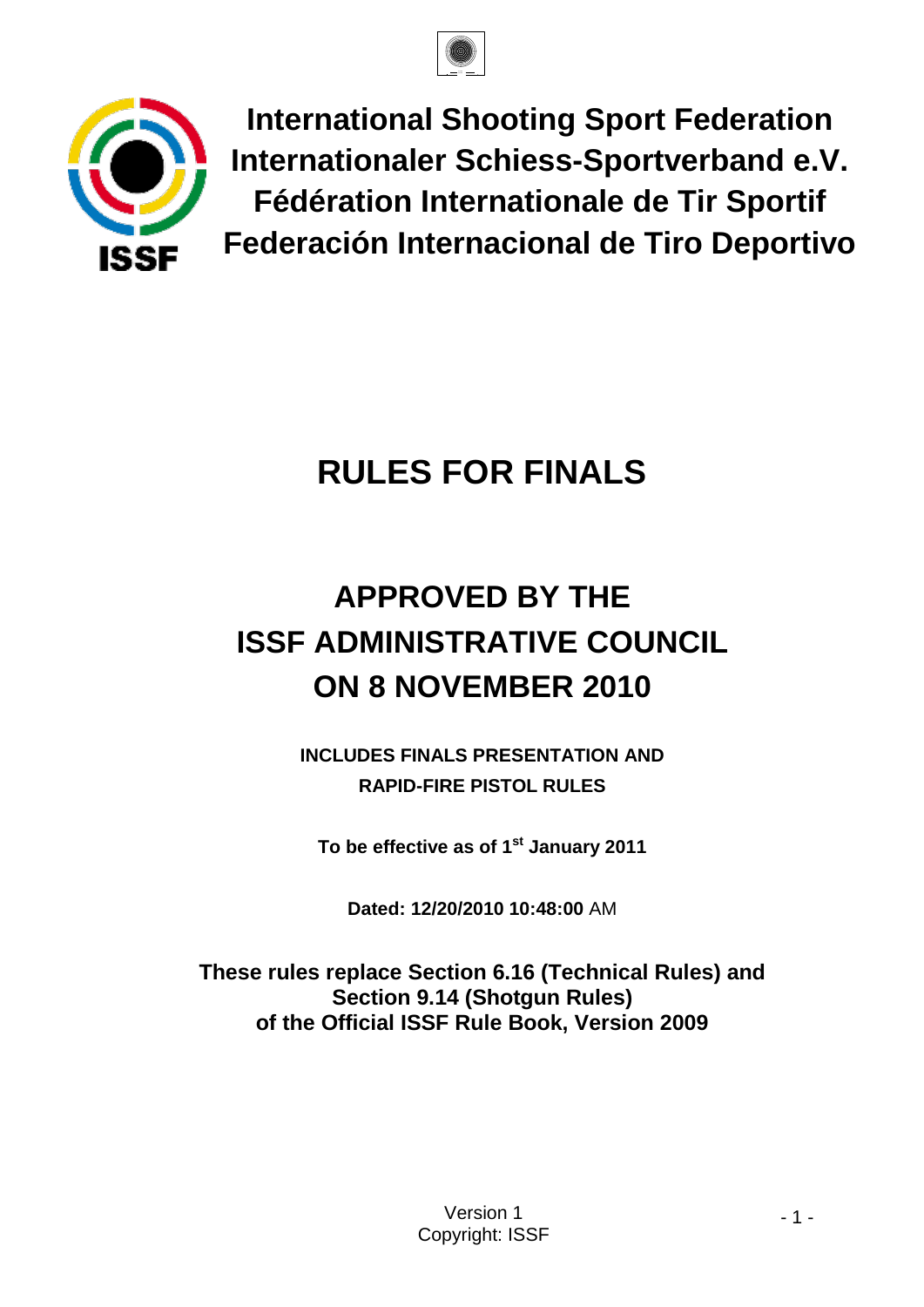

# **6.16 FINALS IN OLYMPIC RIFLE AND PISTOL EVENTS**

# **Rules for Shotgun Finals are found in Rule 9.14**

# **6.16.1 General Competition Procedures**

- **6.16.1.1** The full program must be fired in each Olympic Event as a Qualification for the Finals. The eight (8) highest-ranking competitors in the Qualification advance to the Finals except in Rapid-Fire Pistol Men, where the six (6) highest-ranking competitors advance. Start positions will be assigned according to the competitors' ranking in the Qualification, starting from the left.
- **6.16.1.2** The scoring of all Finals, except Rapid-Fire Pistol Men, must be conducted with electronic targets or target reading machines or manual devices that classify each ring in ten sections (such as 1.1, 1.2, 1.3, etc., up to the maximum of 10.9). Shots on paper targets that cannot be classified by target reading machines will be scored by hand by Jury Members with ISSF approved instruments.
- **6.16.1.3** All range commands must be given in the English language.

### **6.16.2 Reporting to the Range for Finals**

- **6.16.2.1** Team Leaders are responsible for presenting their shooters to the Preparation Area, and report to the Jury at least thirty (30) minutes before the scheduled Start Time, complete with all their shooting equipment needed for the Finals. Finalists must report with their equipment, competition clothing and a national team uniform that may be worn in the awards ceremony. Competitors must be dressed and have only the required shooting equipment. Jury Members and Range Officers must complete their pre-competition checks and trigger weighing in the Preparation Area prior to this time. Neither gun cases nor equipment containers may be left on the field of play behind the firing line.
- **6.16.2.2 The Reporting Time** must be printed in the official shooting program. Any delay must be announced and posted on the Finals range.
- **6.16.2.3** A two (2) point penalty will be deducted from the first Finals shot if the shooter does not report to the Preparation Area in time.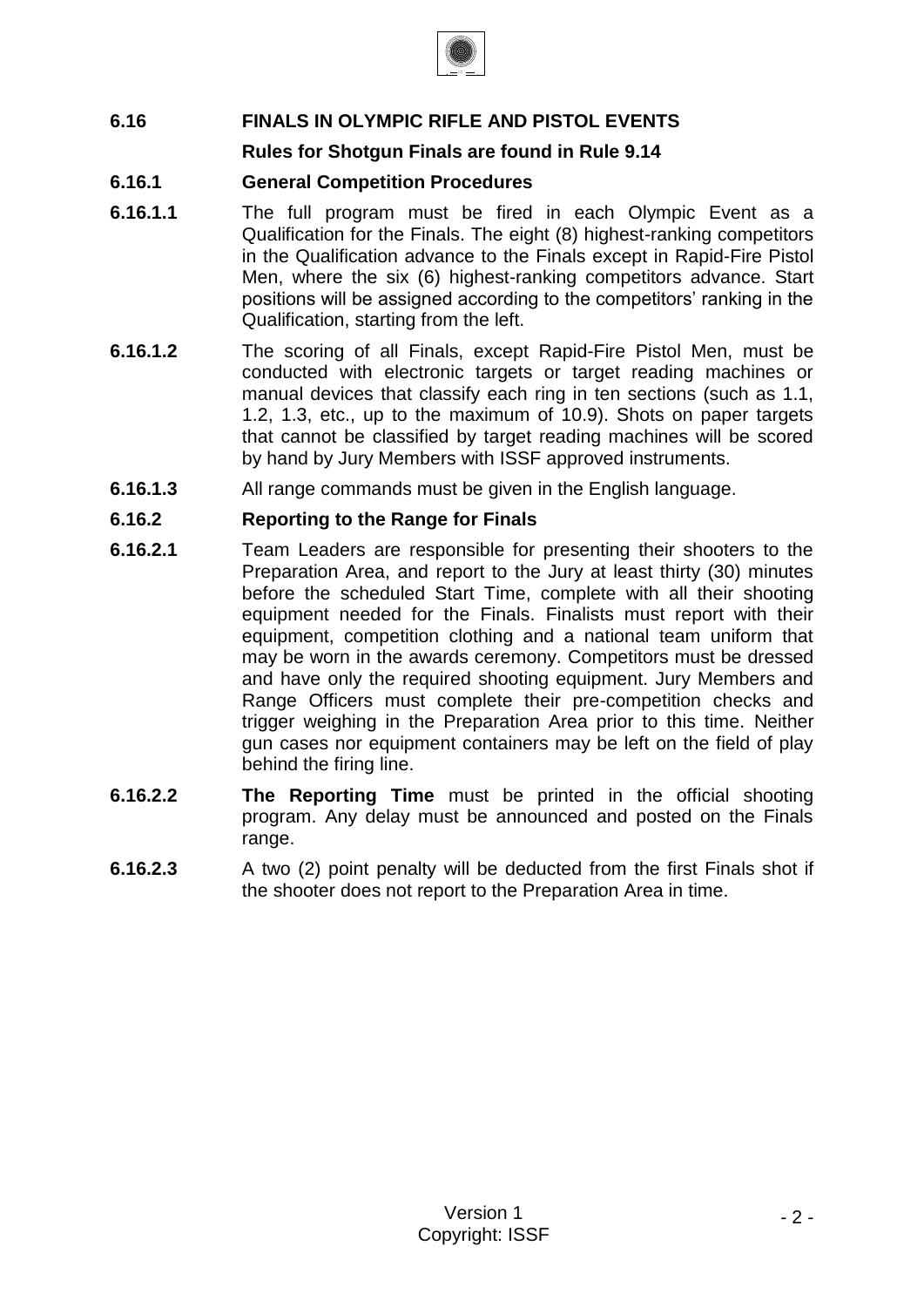

# **6.16.3 Introduction of Finalists**

Any Finalist who is not on his assigned position when the Presentation of Finalists begins is given automatically the last place(s) in the Finals with their Qualification score(s) and is not allowed to participate in the Finals. The Announcer will introduce the Finalists by giving the name, Qualification result and brief information about each Finalist's most important accomplishments. The Announcer will also introduce the Chief Range Officer and the Jury Member in charge. After the Preparation and Sighting Period, all Finalists must turn to the rear to face the spectators and stand facing the spectators until all have been introduced. Then they will be allowed to return to the firing points and may handle their guns, dry fire and carry out holding and aiming exercises before and during the Final Preparation time.

# **6.16.4 10 m and 50 m Rifle and Pistol Events**

# **6.16.4.1 Firing Times**

| Event                                      | Men/<br>Women | Shooting<br>Time |
|--------------------------------------------|---------------|------------------|
| 10 m Air Rifle / Air Pistol                | Men           | 75 seconds       |
| 10 m Air Rifle / Air Pistol                | Women         | 75 seconds       |
| 50 m Rifle 3-Positions (standing position) | Men           | 75 seconds       |
| 50 m Rifle 3-Positions (standing position) | Women         | 75 seconds       |
| 50 m Rifle Prone                           | Men           | 45 seconds       |
| 50 m Pistol                                | Men           | 75 seconds       |

# **6.16.4.2 Finalists in each event:** eight (8) Competitors

### **6.16.4.3 Starting Positions**

The shooters who qualify for the Finals will have their start positions according to the ranking starting from the left.

- **6.16.4.4** Number of Targets: Ten (10)
- **6.16.4.4.1** One spare target must be available on the left and right of the eight (8) Finals targets and must show a competition target.
- **6.16.4.4.2** Monitors displaying the current ranking of the competitors during the Finals must be placed in front of the firing line and be visible to all competitors. In case the monitors fail, there will be no interruption.

### **6.16.4.4.3 Paper targets only**

- **6.16.4.4.3.1** Number of Sighting Targets: four (4) targets in each event.
- **6.16.4.4.3.2** Number of Competition Shots per Target: one (1) shot per target.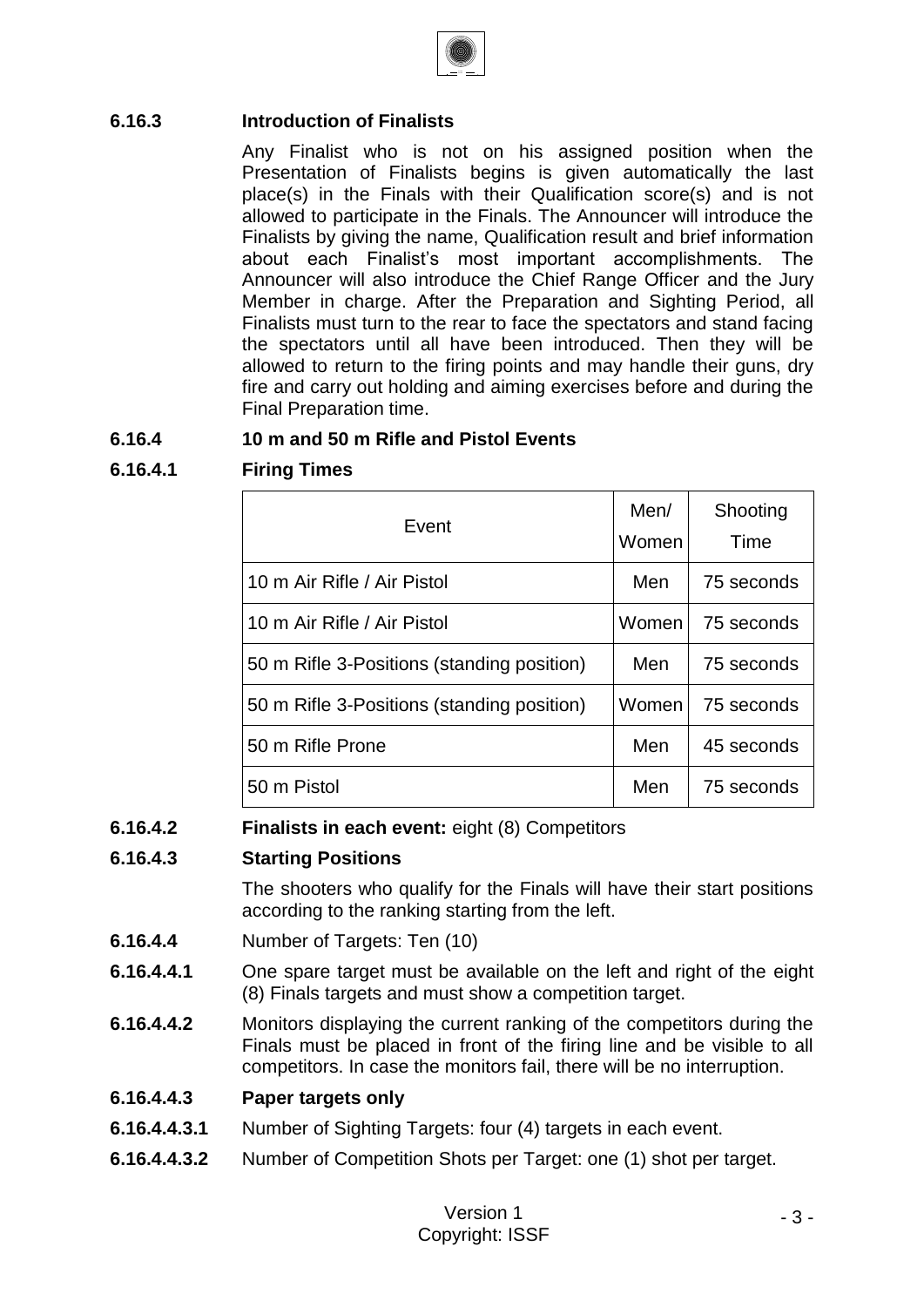

**6.16.4.4.3.3** Number of Record Targets: ten (10) targets in each event.

# **6.16.4.4.4 Electronic targets only**

**6.16.4.4.4.1** The target presentation on the spectator monitors must be the same for all monitors and must be easily visible by spectators.

# **6.16.4.5 Competition rules**

- **6.16.4.5.1 Start Time** begins with the command **"LOAD"** for the first competition shot for each Finals event. This time must be printed in the official shooting program. Any delay must be announced and posted on the Finals range.
- **6.16.4.5.2** Each shot fired before the command **"START"** or after the command **"STOP"** will be counted as a miss (zero).
- **6.16.4.5.3** If a shooter fires more than one shot after each command the score for this Finals shot will be scored as zero.
- **6.16.4.5.4** If carrier operated target systems are used, the targets must only be brought back to the firing line after the commands **"STOP"** and **"CHANGE TARGETS",** to avoid disturbing other shooters.
- **6.16.4.5.5** Aiming exercises are allowed.
- **6.16.4.5.6** Dry Firing after the Final Preparation and Sighting Period is prohibited and will be penalized by deduction of two (2) points for each case from the first Finals shot.

### **6.16.5 Finals Procedures for 10m and 50m Events**

| <b>FINAL ROUND</b>                                     | Each Final consists of 10 shots and is conducted single<br>shot for shot using the following commands and<br>procedures.                                                                                                                                                                                                                                                                                                                                                                                                                                                 |
|--------------------------------------------------------|--------------------------------------------------------------------------------------------------------------------------------------------------------------------------------------------------------------------------------------------------------------------------------------------------------------------------------------------------------------------------------------------------------------------------------------------------------------------------------------------------------------------------------------------------------------------------|
| <b>FINALISTS REPORT</b><br>30:00 min. before           | Finalists must report to the Finals Preparation Area at least<br>30 minutes before the Finals Start Time in accordance with<br>Rule 6.16.2.                                                                                                                                                                                                                                                                                                                                                                                                                              |
| <b>EQUIPMENT</b><br><b>SET-UP</b><br>20:00 min. before | The Range Officer must authorize the Finalists to occupy<br>their assigned firing points, move their equipment to their<br>assigned firing points and handle their guns 20 minutes<br>before the Finals Start Time by announcing "I CALL THE<br><b>SHOOTERS TO THE LINE."</b> Gun cases and equipment<br>bags or boxes may not be left behind the firing line on the<br>Finals range field of play (FOP). Aiming exercises may be<br>done during the Equipment Set-Up time. Dry Firing or<br>loading is not permitted until the Preparation and Sighting<br>Time starts. |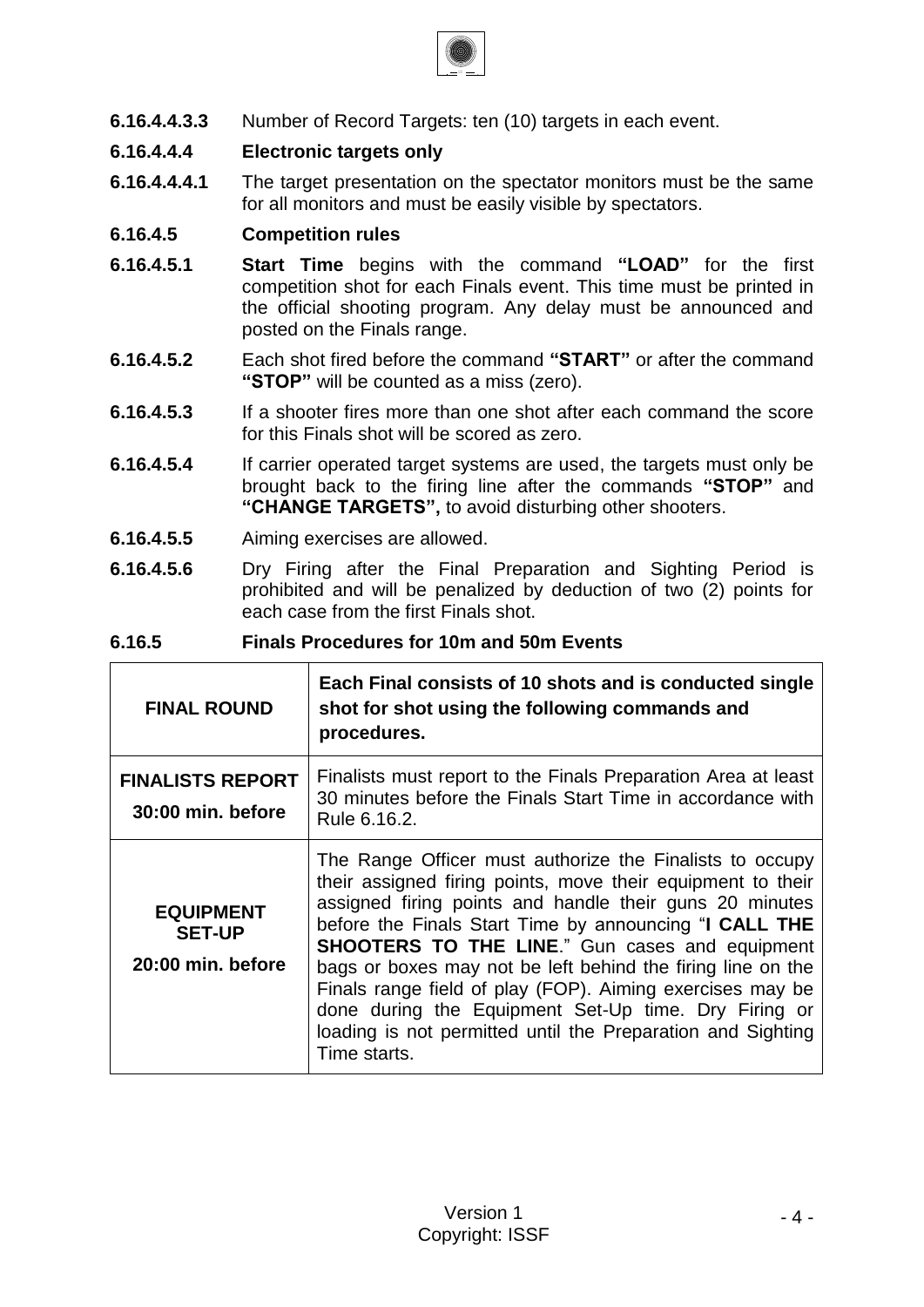

| <b>PREPARATION AND</b><br><b>SIGHTING TIME</b><br>(Warm-up period)<br>14:30 minutes<br>before | The Range Officer will authorize the Finalists to begin their<br>preparation for the Final with the command "EIGHT<br><b>MINUTES</b><br><b>PREPARATION</b><br><b>AND</b><br><b>SIGHTING</b><br>TIMESTART." Finalists will have eight (8) minutes to<br>complete their preparations, check their firing positions and<br>fire unlimited sighting shots. The Range Officer will<br>command "30 SECONDS" when there are 30 seconds<br>remaining in the warm-up period. The Range Officer will<br>command "STOP, UNLOAD" when the warm-up period<br>ends. |
|-----------------------------------------------------------------------------------------------|-------------------------------------------------------------------------------------------------------------------------------------------------------------------------------------------------------------------------------------------------------------------------------------------------------------------------------------------------------------------------------------------------------------------------------------------------------------------------------------------------------------------------------------------------------|
| <b>END OF</b><br><b>PREPARATION</b><br>6:30 minutes before                                    | After the "STOP, UNLOAD" command, Finalists must place<br>their guns on the bench or floor. The Range Officer must<br>verify that the actions are open and there are no cartridges<br>in the chambers or magazines. All Finalists must then turn<br>to the rear to face the spectators. Note: Television<br>productions of the Final will normally be timed to begin at<br>this point.                                                                                                                                                                |
| <b>PRESENTATION OF</b><br><b>FINALISTS</b><br>5:30 minutes before                             | The Announcer will introduce the Finalists by giving the<br>name, Qualification result and brief information about each<br>Finalist's most important accomplishments. The Announcer<br>will also introduce the Chief Range Officer and the Jury<br>Member in charge.                                                                                                                                                                                                                                                                                  |
| <b>FINAL</b><br><b>PREPARATION</b><br>2:30 minutes before                                     | After the presentation, the Range Officer will command,<br>"TAKE YOUR POSITIONSTWO<br><b>MINUTES</b><br><b>FINAL</b><br><b>PREPARATION AND SIGHTING TIMESTART"</b> The<br>Finalists will have two minutes to resume their positions,<br>prepare and fire sighting or warming shots. The Range<br>Officer will announce "30 SECONDS" after 90 seconds have<br>passed and will command "STOP" after two (2) minutes.                                                                                                                                    |
| <b>TARGET RESET</b><br>0:30 seconds before                                                    | There must be a pause of 30 seconds while the Technical<br>Officer resets the targets.                                                                                                                                                                                                                                                                                                                                                                                                                                                                |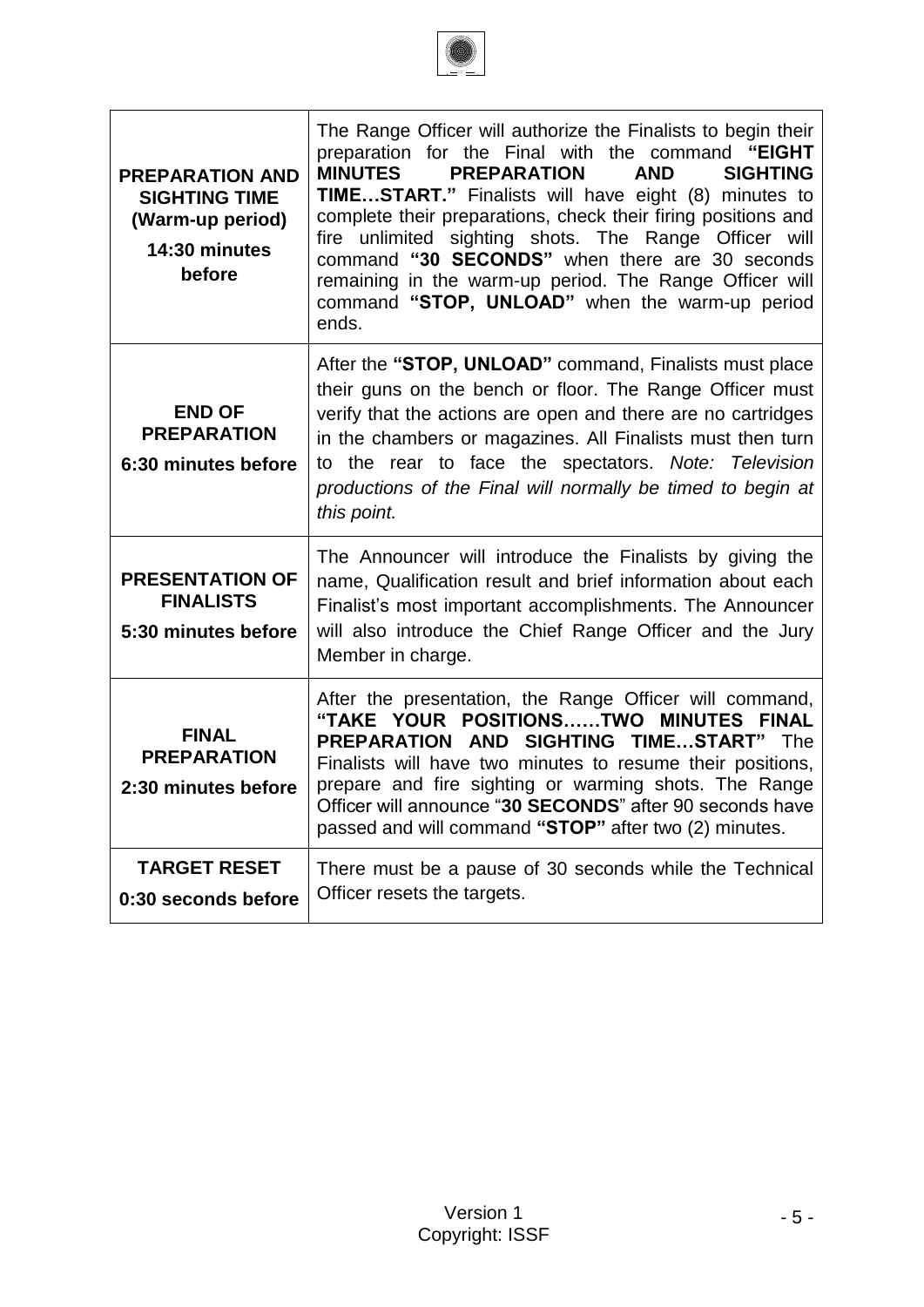

|                                         | <b>"FOR THE</b><br><b>FIRST / NEXT</b><br><b>COMPETITION</b><br><b>SHOT - LOAD"</b>                                                                                                                                                                                                                                                                   | After this command the shooter loads his<br>gun. The cartridge or pellet must be<br>loaded into the chamber only after the<br>command "LOAD."                                                                                                                                                  |  |  |  |
|-----------------------------------------|-------------------------------------------------------------------------------------------------------------------------------------------------------------------------------------------------------------------------------------------------------------------------------------------------------------------------------------------------------|------------------------------------------------------------------------------------------------------------------------------------------------------------------------------------------------------------------------------------------------------------------------------------------------|--|--|--|
| <b>FINALS START</b><br>0:00 before      |                                                                                                                                                                                                                                                                                                                                                       | The shooter has 75 seconds in which to<br>fire a shot (45 seconds in prone position).                                                                                                                                                                                                          |  |  |  |
|                                         | "ATTENTION<br>3-2-1-START"                                                                                                                                                                                                                                                                                                                            | This command with the count-down<br>should give the shooters sufficient time to<br>take up their shooting positions.                                                                                                                                                                           |  |  |  |
|                                         |                                                                                                                                                                                                                                                                                                                                                       | The shooting time starts when the<br>command "START" has been given.                                                                                                                                                                                                                           |  |  |  |
| <b>SCORE</b><br><b>ANNOUNCEMENTS</b>    | correspond with the word "STOP."                                                                                                                                                                                                                                                                                                                      | After 75 seconds (45 seconds for prone) or after all Finalists<br>have fired one (1) shot, the Range Officer commands<br>"STOP." This command is given about five (5) seconds<br>after the last shooter has fired, or immediately on<br>termination of the shooting time. The last second must |  |  |  |
| After each shot                         | Immediately after the command "STOP," the Announcer<br>announces the name (family name) and score of each<br>Finalist and then makes 15/20 seconds of comments<br>regarding the leader, the best shots, changes in position,<br>etc.                                                                                                                  |                                                                                                                                                                                                                                                                                                |  |  |  |
|                                         | After 75 seconds (45 seconds for prone) or after all Finalists<br>have fired one (1) shot, the Range Officer commands<br>"STOP".                                                                                                                                                                                                                      |                                                                                                                                                                                                                                                                                                |  |  |  |
|                                         | Immediately after the command "STOP" the Announcer<br>announces the name (family name) and score of each<br>Finalist and then makes 15/20 seconds of comments<br>regarding the leader, the best shots, changes in position,<br>etc.<br>Immediately after the score announcement, the Range<br>Officer will give the commands for the next Finals shot |                                                                                                                                                                                                                                                                                                |  |  |  |
|                                         |                                                                                                                                                                                                                                                                                                                                                       |                                                                                                                                                                                                                                                                                                |  |  |  |
|                                         |                                                                                                                                                                                                                                                                                                                                                       | This sequence is repeated until all 10 Finals shots are complete.                                                                                                                                                                                                                              |  |  |  |
| <b>FINAL ROUND</b><br><b>COMPLETION</b> | After the tenth shot, the Range Officer commands "STOP,<br><b>UNLOAD."</b> Individual shot scores will not be announced<br>after the tenth Finals shot. If there are no ties and no<br>protests, the Range Officer must immediately declare<br>"THERE ARE NO TIES. RESULTS ARE FINAL." Finalists<br>may then move from their firing points.           |                                                                                                                                                                                                                                                                                                |  |  |  |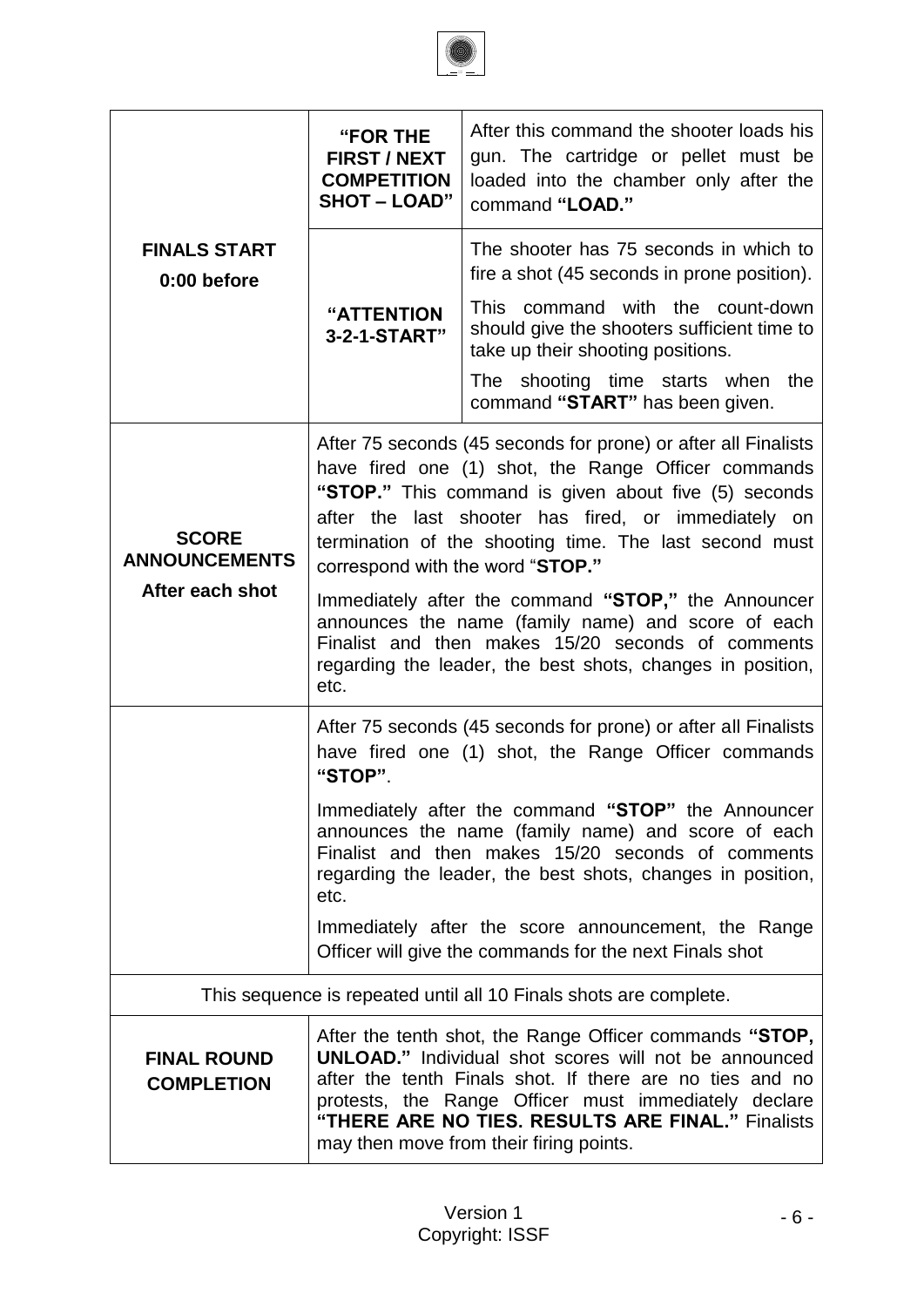

| <b>PROCLAMATION</b><br><b>OF MEDALISTS</b> | After the Range Officer declares "RESULTS ARE FINAL",<br>the Announcer must immediately announce:                                                                                                                                                                                                                                                                                                               |  |  |  |  |
|--------------------------------------------|-----------------------------------------------------------------------------------------------------------------------------------------------------------------------------------------------------------------------------------------------------------------------------------------------------------------------------------------------------------------------------------------------------------------|--|--|--|--|
|                                            | "THE GOLD MEDAL WINNER IS (NAME)<br><b>FROM</b><br>(NATION) WITH A TOTAL SCORE OF (SCORE)"                                                                                                                                                                                                                                                                                                                      |  |  |  |  |
|                                            | "THE SILVER MEDAL WINNER IS (NAME)<br><b>FROM</b><br>(NATION) WITH A TOTAL SCORE OF (SCORE)"                                                                                                                                                                                                                                                                                                                    |  |  |  |  |
|                                            | "THE BRONZE MEDAL WINNER IS (NAME) FROM<br>(NATION) WITH A TOTAL SCORE OF (SCORE)"                                                                                                                                                                                                                                                                                                                              |  |  |  |  |
| <b>TIE-BREAKING</b>                        | Tied scores after the Finals for first, second or third<br>place will be broken by a Shoot-off. Ties below third place<br>will be decided by the higher Finals score, or if the tie is not<br>broken, by the Qualification ranking. When shooters are tied<br>for first and third places, the tie for third place will be<br>decided first.                                                                     |  |  |  |  |
|                                            | If there are ties, the Range Officer must proceed<br>immediately with the tie-breaking shots by announcing<br>"COMPETITORS IN POSITIONS # AND #, STAY ON THE<br>FIRING LINE - OTHER SHOOTERS LEAVE THE FIRING<br><b>LINE".</b> The shoot-off competitors must stay on the firing line<br>and all other shooters must immediately leave their guns on<br>the firing line and step back from their firing points. |  |  |  |  |
|                                            | "COMPETITORS IN POSITIONS # AND #, FOR YOUR<br>SHOOT-OFF SHOT, LOADATTENTION, 3-2-1, START".<br>Tie-breaking shots will continue one shot at a time until the<br>ties are broken.                                                                                                                                                                                                                               |  |  |  |  |
|                                            | For multiple 50 meter ties only: If there is a delay of more<br>than five (5) minutes, the Range Officer will, on request,<br>command "WARMING SHOTSSTART". Competitors will<br>have 30 seconds to fire up to three (3) warming shots. The<br>Range Officer will command "STOP" after 30 seconds.                                                                                                               |  |  |  |  |
|                                            | After all ties are broken, the Range Officer commands<br>"RESULTS ARE FINAL."                                                                                                                                                                                                                                                                                                                                   |  |  |  |  |

# **6.16.6 Finals Procedures for 25 m Pistol Women**

|                    |  |                               |  |  | The 25 Meter Pistol Women Final round competition                |
|--------------------|--|-------------------------------|--|--|------------------------------------------------------------------|
| <b>FINAL ROUND</b> |  | $\vert$ (3-second exposures). |  |  | consists of four five-shot series fired in the rapid-fire format |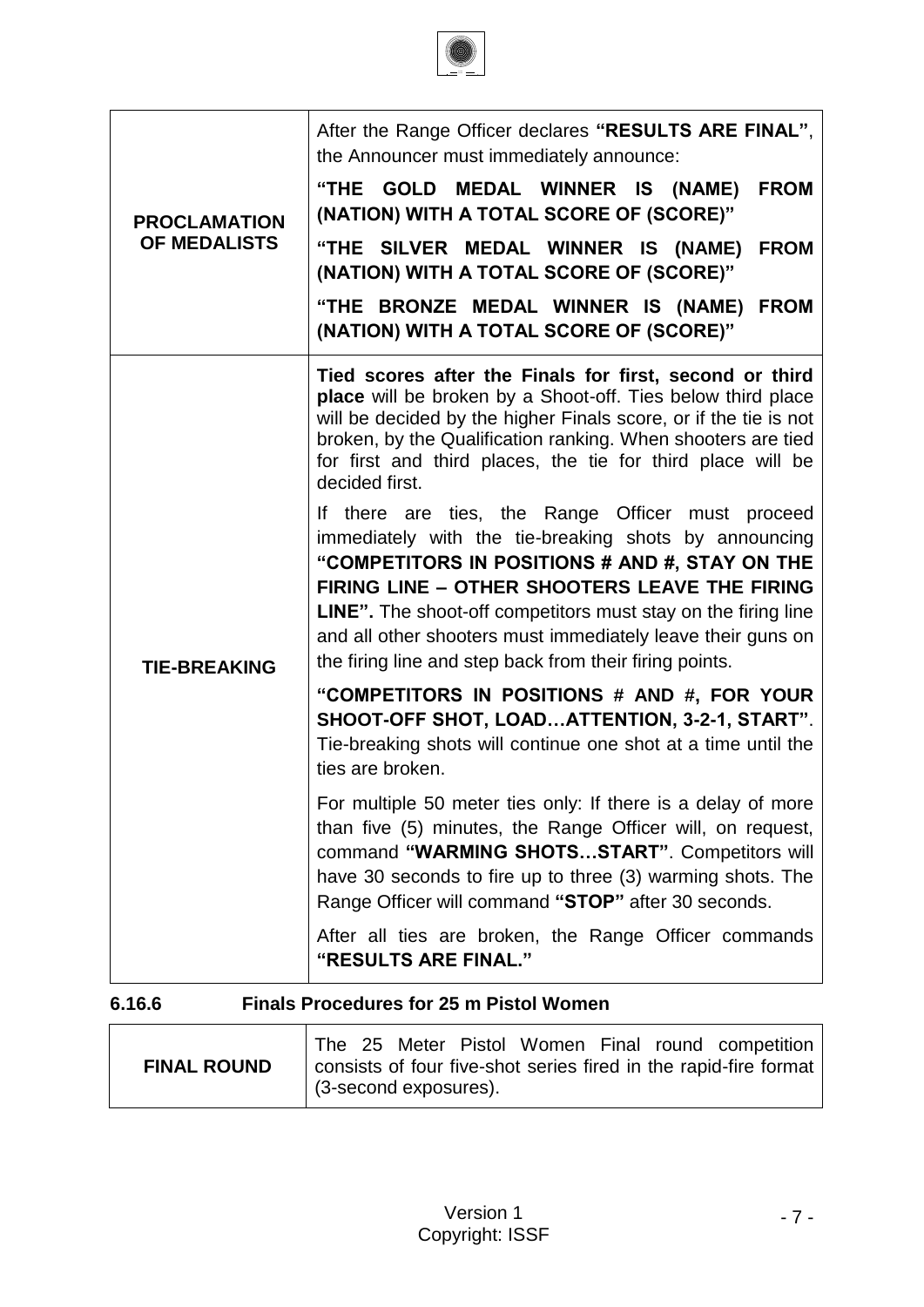

| <b>QUALIFICATION</b>                                            | The full 60-shot program (Rule 8.6.4.4) will be fired as a<br>Qualification for the Finals. The eight (8) highest-ranking<br>competitors in the Qualification advance to the Finals. Start<br>positions will be assigned according to the competitors'<br>ranking in the Qualification, starting from the left (1 <sup>st</sup> place<br>shooter on position 1, 2 <sup>nd</sup> place shooter on position 2, etc.).<br>Scores fired in the qualification carry forward to the final and<br>are included in the final result.                                                   |             |                |               |   |           |     |                |                |                |     |
|-----------------------------------------------------------------|--------------------------------------------------------------------------------------------------------------------------------------------------------------------------------------------------------------------------------------------------------------------------------------------------------------------------------------------------------------------------------------------------------------------------------------------------------------------------------------------------------------------------------------------------------------------------------|-------------|----------------|---------------|---|-----------|-----|----------------|----------------|----------------|-----|
|                                                                 | Two five-target groups will be used with Finalists assigned<br>to position according to the chart. The Control sheets / cards<br>and backing targets are not to be changed or patched<br>between series.                                                                                                                                                                                                                                                                                                                                                                       |             |                |               |   |           |     |                |                |                |     |
| <b>TARGETS</b>                                                  | Bay                                                                                                                                                                                                                                                                                                                                                                                                                                                                                                                                                                            |             |                | A             |   |           |     |                | B              |                |     |
|                                                                 | Target                                                                                                                                                                                                                                                                                                                                                                                                                                                                                                                                                                         | $\mathbf 1$ | $\overline{2}$ | (3)           | 4 | 5         | 1   | $\overline{2}$ | (3)            | $\overline{4}$ | 5   |
|                                                                 | <b>Start position</b>                                                                                                                                                                                                                                                                                                                                                                                                                                                                                                                                                          |             | $1st$ 2nd      | $\frac{1}{2}$ |   | $3rd$ 4th | 5th | 6th            | $\blacksquare$ | 7th            | 8th |
| <b>REPORTING AND</b><br><b>START TIMES</b><br>30:00 min. before | The Start Time for the Finals is when the command "LOAD"<br>is given for the first competition series. Competitors must<br>report to the Preparation Area for the competition at least 30<br>minutes before the Start Time in accordance with Rule<br>6.16.2.                                                                                                                                                                                                                                                                                                                  |             |                |               |   |           |     |                |                |                |     |
| <b>EQUIPMENT</b><br><b>SET-UP</b><br>15:00 min. before          | The Range Officer will authorize the Finalists to occupy their<br>assigned firing points, move their equipment to their<br>assigned firing points and handle their guns 15 minutes<br>before the Final round start time by announcing "I CALL<br><b>LINE.</b> "<br>THE SHOOTERS TO<br><b>THE</b><br>Gun<br>and<br>cases<br>equipment bags or boxes may not be left behind the firing<br>line on the Finals range field of play (FOP). Aiming<br>exercises may be done during the Equipment Set-Up time.<br>Dry Firing or loading is not permitted until Preparation<br>begins. |             |                |               |   |           |     |                |                |                |     |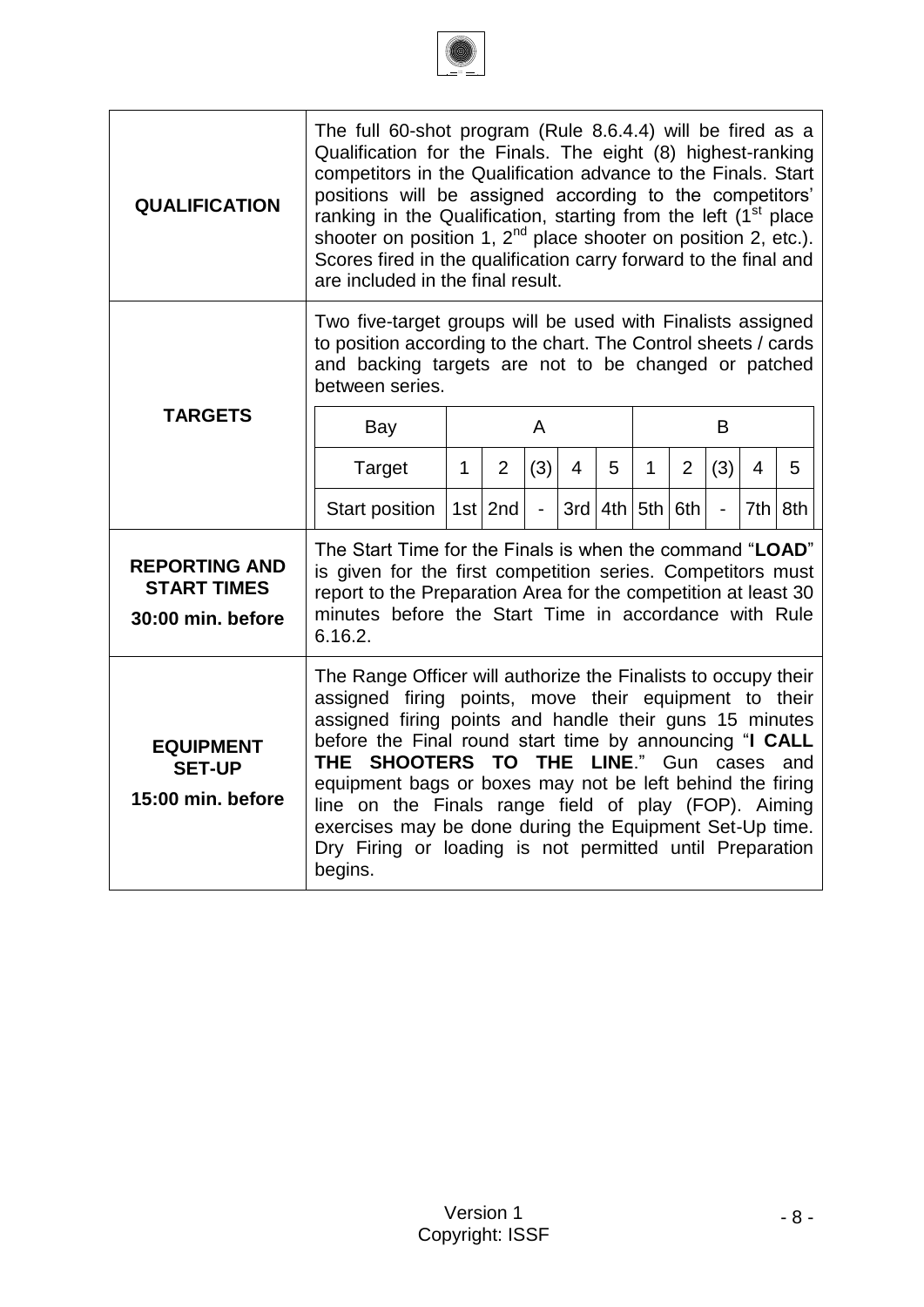|                                                                                       |                                                                                                                                                                                                                                                                                                                                                                                                                                                                                                                                                                                                                                                                                                                          | Five minutes after calling the Finalists to the firing line, the<br>Range Officer will begin the two-minute preparation period by<br>announcing "PREPARATION BEGINS NOW."                                                                                                        |  |  |  |
|---------------------------------------------------------------------------------------|--------------------------------------------------------------------------------------------------------------------------------------------------------------------------------------------------------------------------------------------------------------------------------------------------------------------------------------------------------------------------------------------------------------------------------------------------------------------------------------------------------------------------------------------------------------------------------------------------------------------------------------------------------------------------------------------------------------------------|----------------------------------------------------------------------------------------------------------------------------------------------------------------------------------------------------------------------------------------------------------------------------------|--|--|--|
|                                                                                       | <b>OF PREPARATION."</b>                                                                                                                                                                                                                                                                                                                                                                                                                                                                                                                                                                                                                                                                                                  | After two (2) minutes, the Range Officer will announce "END                                                                                                                                                                                                                      |  |  |  |
| <b>PREPARATION</b><br><b>PERIOD AND</b><br><b>SIGHTING SHOTS</b><br>10:00 min. before | The sighting series must begin immediately after the<br>preparation period. The sighting series consists of one series<br>fired in the Rapid-Fire sequence. All Finalists will fire the<br>sighting series and the competition series at the same time<br>and on the same commands. No score announcements will<br>be made during the sighting series. After the sighting series,<br>the competitors must place their unloaded pistols on the<br>bench and turn to face the spectators for the presentation of<br>competitors. The Range Officer must verify that the actions<br>are open and there are no cartridges in the chambers or<br>magazines.                                                                   |                                                                                                                                                                                                                                                                                  |  |  |  |
| <b>PRESENTATION OF</b><br><b>FINALISTS</b><br>6:00 min. before                        | After the sighting series, The Announcer will introduce the<br>Finalists by giving the name, qualification result and brief<br>about each Finalist's<br>information<br>most<br>important<br>accomplishments. The Announcer will also introduce the<br>Chief Range Officer and the Jury Member in charge. Any<br>Finalist who is not on her assigned position when the<br>Presentation of the Finalists begins is automatically given<br>the last place(s) in the Final with the Qualification Score(s)<br>and is not allowed to participate in the Final. After the<br>presentation, the Range Officer will command, "TAKE YOUR<br><b>POSITIONSTWO</b><br><b>MINUTES</b><br>FINAL PREPARATION<br><b>TIME BEGINS NOW.</b> |                                                                                                                                                                                                                                                                                  |  |  |  |
|                                                                                       |                                                                                                                                                                                                                                                                                                                                                                                                                                                                                                                                                                                                                                                                                                                          | The following commands and timing will be used:                                                                                                                                                                                                                                  |  |  |  |
|                                                                                       | "FOR THE<br><b>SIGHTING</b><br><b>SERIESLOAD"</b>                                                                                                                                                                                                                                                                                                                                                                                                                                                                                                                                                                                                                                                                        | All shooters load within a time of one (1)<br>minute.                                                                                                                                                                                                                            |  |  |  |
| <b>FINALS START</b><br>0:00 before                                                    | "FOR THE<br><b>FIRST/NEXT</b><br><b>COMPETITION</b><br><b>SERIESLOAD"</b>                                                                                                                                                                                                                                                                                                                                                                                                                                                                                                                                                                                                                                                | All shooters load within a time of one (1)<br>minute.                                                                                                                                                                                                                            |  |  |  |
|                                                                                       | "ATTENTION"                                                                                                                                                                                                                                                                                                                                                                                                                                                                                                                                                                                                                                                                                                              | The red lights must be switched on, or if<br>paper targets are used, they must be<br>turned to the edge-on position. After a<br>delay of seven $(7)$ seconds $(+/-0.1)$<br>second) either the green lights will come<br>on, or the target will be turned to face the<br>shooter. |  |  |  |

1 2 3 4 5 6 7 8 8 7 6 5 4 3 2 1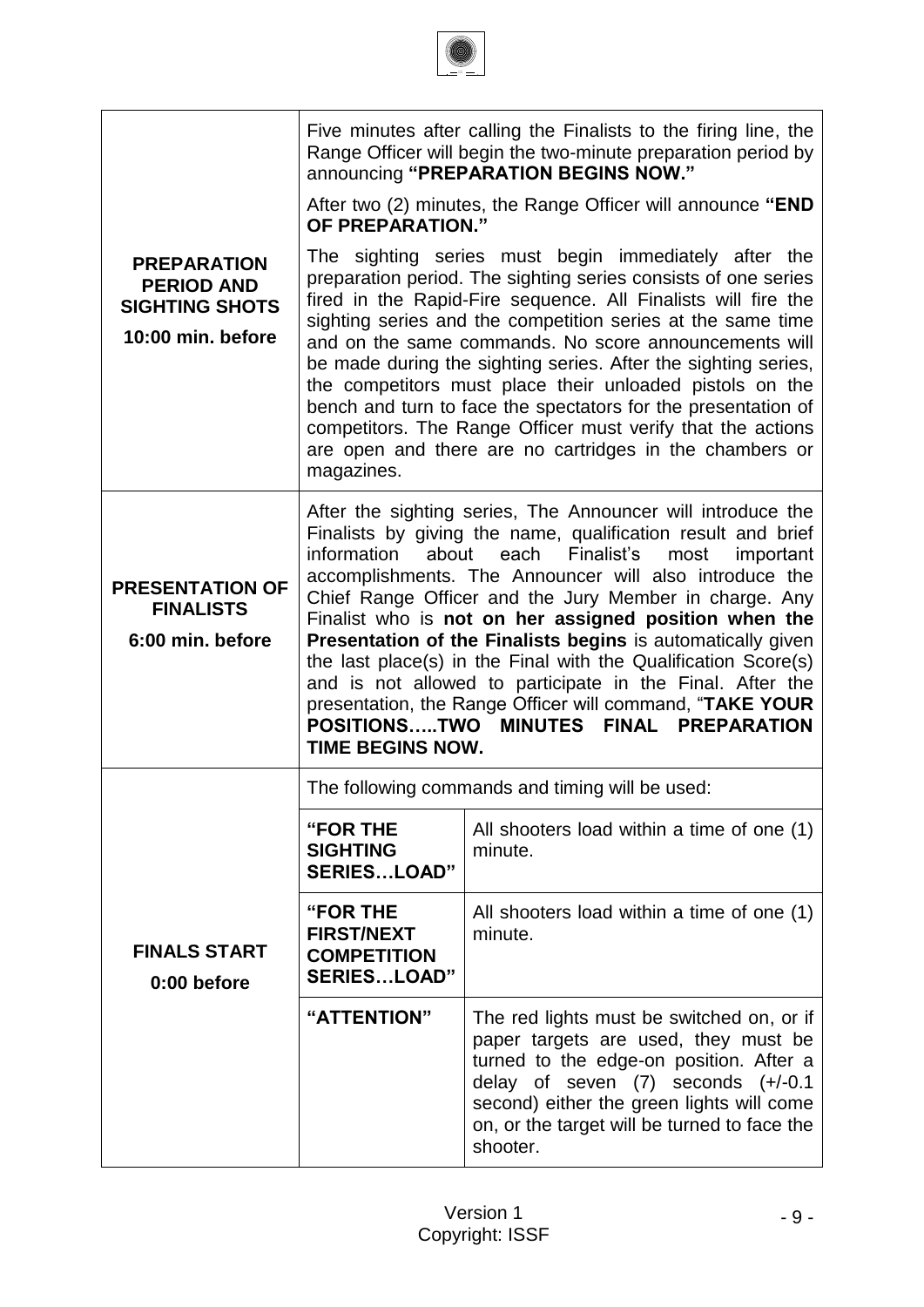

| <b>SCORE</b><br><b>ANNOUNCEMENTS</b><br>After each 5-shot<br>series | Five (5) seconds after each competition series, the<br>Announcer reports the name (family name) and score of<br>each Finalist and then makes approximately 15-20 seconds<br>of comments regarding the leader, the best shots, changes in<br>position, etc. 10 seconds after the comments about the<br>ranking, the next series starts. |
|---------------------------------------------------------------------|----------------------------------------------------------------------------------------------------------------------------------------------------------------------------------------------------------------------------------------------------------------------------------------------------------------------------------------|
|                                                                     | This sequence is completed until all four 5-shot series are complete.                                                                                                                                                                                                                                                                  |
| <b>FINAL ROUND</b><br><b>COMPLETION</b>                             | After all Finalists have fired the four competition series, and if<br>there are no ties or protests, the Range Officer will announce<br>"RESULTS ARE FINAL." The Finalists are ranked according<br>to the total of their Qualification and Finals scores.                                                                              |
|                                                                     | Immediately after the results are final, the Announcer<br>proclaims:                                                                                                                                                                                                                                                                   |
| <b>PROCLAMATION</b>                                                 | "THE GOLD MEDAL WINNER IS (NAME) FROM (NATION)<br>WITH A TOTAL SCORE OF (SCORE)"                                                                                                                                                                                                                                                       |
| OF MEDALISTS                                                        | "THE SILVER MEDAL WINNER IS (NAME)<br><b>FROM</b><br>(NATION) WITH A TOTAL SCORE OF (SCORE)"                                                                                                                                                                                                                                           |
|                                                                     | "THE BRONZE MEDAL WINNER IS (NAME)<br><b>FROM</b><br>(NATION) WITH A TOTAL SCORE OF (SCORE)"                                                                                                                                                                                                                                           |
| <b>MALFUNCTIONS</b>                                                 | If a malfunction occurs, a Range Officer must determine if the<br>malfunction is allowable or non-allowable. If the malfunction<br>is allowable, the competitor must fire a series completion in<br>accordance with Rule 8.7. Only one allowable malfunction<br>may be completed in the Finals                                         |
|                                                                     | Tied scores after the Finals for first, second or third<br>place will be broken by a Shoot-off. Ties below third place<br>will be decided by the higher Finals score, or if the tie is not<br>broken, by their Qualification rankings.                                                                                                 |
| <b>TIE-BREAKING</b>                                                 | Tied shooters will fire one (1) series of five (5) shots in the<br>same times and conditions as in the Finals until the tie is<br>broken.                                                                                                                                                                                              |
|                                                                     | All other competitors must step back from the firing line<br>immediately after the tied competitors have been identified.                                                                                                                                                                                                              |
|                                                                     | The tie-breaking Shoot-off will commence without delay.                                                                                                                                                                                                                                                                                |
|                                                                     | When shooters are tied for first and third places, the tie for<br>third place will be decided first.                                                                                                                                                                                                                                   |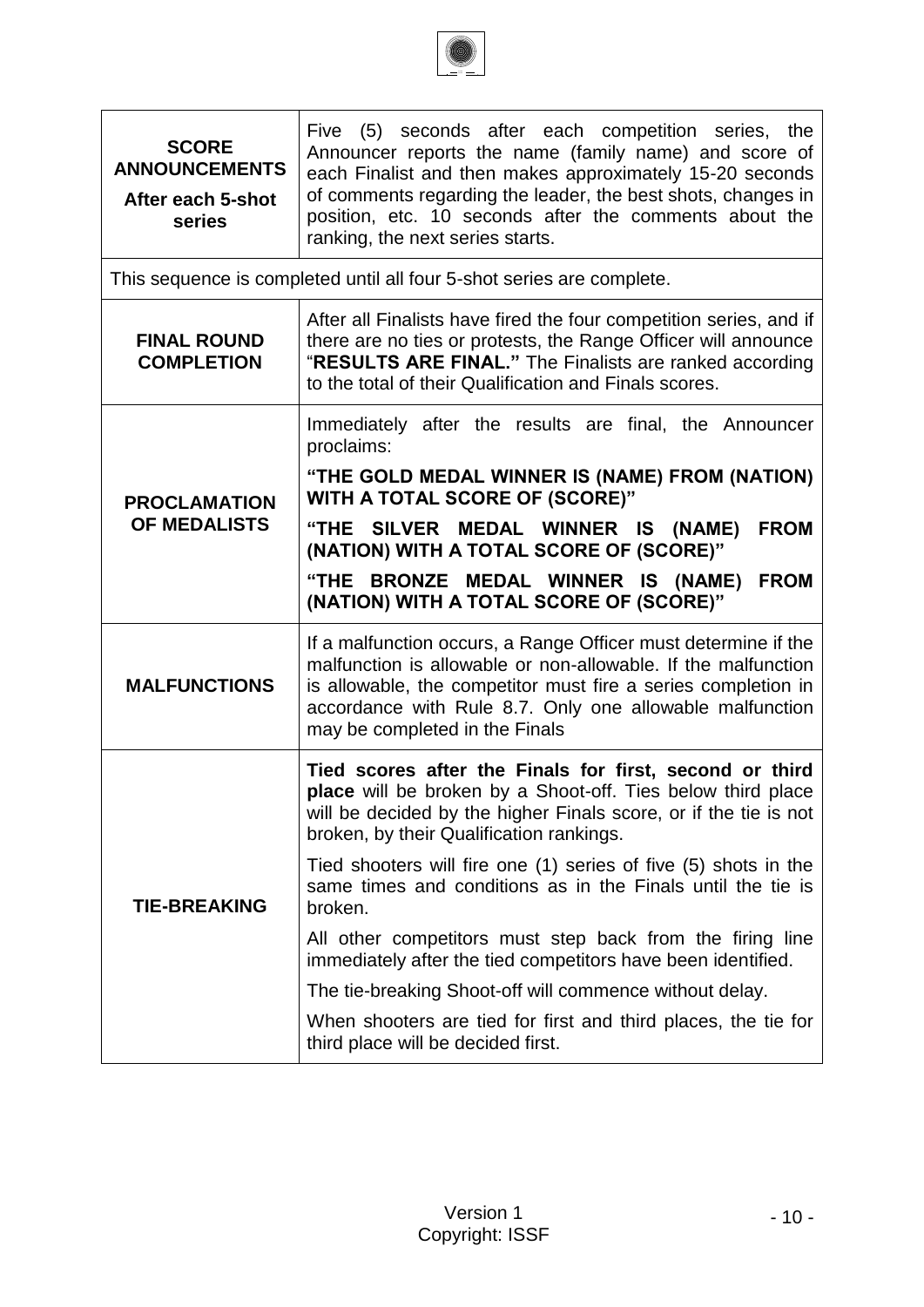

# **6.16.7 Finals Procedures for 25m Rapid Fire Pistol Men**

| <b>FINAL ROUND</b>                                             | The Rapid Fire Pistol Men Final round consists of four to<br>eight five-shot four-second series with hit or miss scoring<br>and the elimination of the lowest scoring Finalists beginning<br>with the fourth series.                                                                                                                                                                                                                                                                                                                                               |
|----------------------------------------------------------------|--------------------------------------------------------------------------------------------------------------------------------------------------------------------------------------------------------------------------------------------------------------------------------------------------------------------------------------------------------------------------------------------------------------------------------------------------------------------------------------------------------------------------------------------------------------------|
| <b>QUALIFICATION</b>                                           | The full 60-shot program (Rule 8.6.4.3) will be fired as a<br>Qualification for the Finals. The six (6) highest-ranking<br>competitors in the Qualification advance to the Finals. Start<br>positions will be assigned according to the competitors'<br>ranking in the Qualification, starting from the left. Finalists<br>will start from Zero (0).                                                                                                                                                                                                               |
| <b>TARGETS</b>                                                 | Three Groups of five (5) 25m electronic-scoring targets<br>must be used. Two firing points 1.5 meters apart will be<br>designated for each 5-target group. Each competitor must<br>take his position so that at least one (1) foot touches the<br>line that marks the left or right side of the shooting station<br>as defined by Rule 6.3.16.6 (each line is 75cm from the<br>center line of the target group).                                                                                                                                                   |
| <b>SCORING</b>                                                 | Scoring is hit or miss only; each hit counts one (1) point;<br>each miss counts zero points. The size of the hit zone is<br>within the 9.7 zone on the 25m rapid fire pistol target, The<br>actual size of the hit zone to be used in ISSF<br>Championship Final round competitions may be adjusted<br>by the ISSF Executive Committee, but any changes in hit<br>zone size must be announced in advance. A graphic<br>display of hits and misses in each competition series will be<br>shown on shooter's monitors and on display screens in the<br>Finals range. |
|                                                                | Competitors in Finals start from zero (0). Results in the<br>Qualification entitle competitors to participate in the Finals.<br>During Finals, results are cumulative with each shooter's<br>final ranking determined by the total number of hits for all<br>series fired in the Finals (excluding any shoot-offs).<br>If a deduction is applied to the score for a competition<br>series, no score below zero (0) will be recorded (e.g. 3-1                                                                                                                      |
|                                                                | point deduction = $2$ , 0-1 point deduction = 0).                                                                                                                                                                                                                                                                                                                                                                                                                                                                                                                  |
| <b>REPORTING AND</b><br><b>START TIME</b><br>30:00 min. before | The Start Time for the competition is when the command<br>"LOAD" is given for the first competition<br>series.<br>Competitors must report to the Preparation Area for the<br>competition at least 30 minutes before the Start Time. A<br>one (1) hit penalty will be deducted from the score of the<br>first competition series if the shooter does not report in time<br>(30 minutes before Start Time) for the Finals.                                                                                                                                           |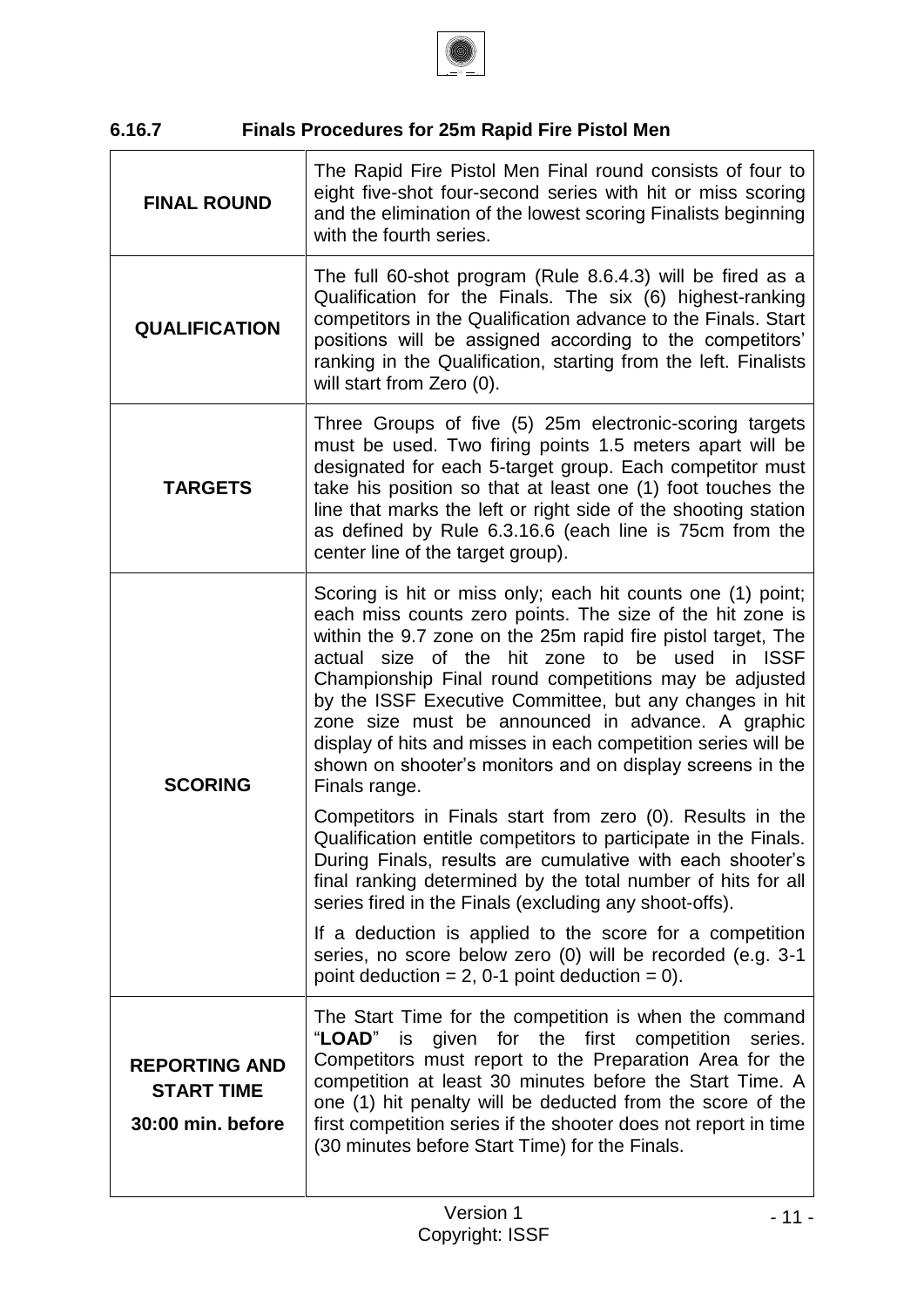

| (Continued)                                                                           | Competitors must report with their equipment, competition<br>clothing and a national team uniform that may be worn in<br>the awards ceremony. The Jury must use the Finals Start<br>List to confirm that all Finalists are present and that their<br>names and nations are correctly recorded in the results<br>system and on the scoreboards. Competitors may change<br>clothes if necessary and Juries must complete equipment<br>checks during the reporting period. Competitors must be<br>allowed to place their equipment, which may include a<br>reserve pistol that can be used to replace a malfunctioning<br>pistol, on their firing points not less than 15 minutes before<br>the start time. Neither gun cases nor equipment containers<br>may be left on the field of play behind the firing line. |
|---------------------------------------------------------------------------------------|-----------------------------------------------------------------------------------------------------------------------------------------------------------------------------------------------------------------------------------------------------------------------------------------------------------------------------------------------------------------------------------------------------------------------------------------------------------------------------------------------------------------------------------------------------------------------------------------------------------------------------------------------------------------------------------------------------------------------------------------------------------------------------------------------------------------|
|                                                                                       | There will be a preparation period and one (1) sighting<br>series before the presentation. The Range Officer will call<br>the competitors to the firing line ten (10) minutes before the<br>start time. The Range Officer will then start a two-minute<br>preparation period by announcing "PREPARATION<br><b>BEGINS NOW".</b>                                                                                                                                                                                                                                                                                                                                                                                                                                                                                  |
|                                                                                       | After two (2) minutes, the Range Officer will<br>announce "END OF PREPARATION".                                                                                                                                                                                                                                                                                                                                                                                                                                                                                                                                                                                                                                                                                                                                 |
| <b>PREPARATION</b><br><b>PERIOD AND</b><br><b>SIGHTING SHOTS</b><br>10:00 min. before | Sighting series must begin immediately after the<br>preparation period. Sighting series will be fired by using the<br>same command and timing sequence described in the<br>Detailed Procedure for Commands and Firing below.<br>Each competitor will fire one (1) sighting series of five (5)<br>shots in four (4) seconds, in sequence, starting with the<br>competitor on the left. No score announcements will be<br>made. After the sighting series, the competitors must place<br>their unloaded pistols on the bench and turn to face the<br>spectators for the presentation of competitors. The Range<br>Officer must verify that the actions are open and there are<br>no cartridges in the chambers or magazines.                                                                                      |
| <b>PRESENTATION OF</b><br><b>FINALISTS</b><br>6:00 min. before                        | After the sighting series, The Announcer will introduce the<br>Finalists by giving the name, qualification result and brief<br>information<br>about each<br>Finalist's<br>most<br>important<br>accomplishments. The Announcer will also introduce the<br>Chief Range Officer and the Jury Member in charge.<br>Immediately after the introductions, the competitors will go<br>to their assigned firing points and wait for the command<br>"LOAD." Any Finalist who is not on his assigned position<br>when<br>the Presentation<br>of the<br><b>Finalists</b><br>begins<br>is<br>automatically given the last place(s) in the Final with the<br>Qualification Score(s) and is not allowed to participate in<br>the Final.                                                                                       |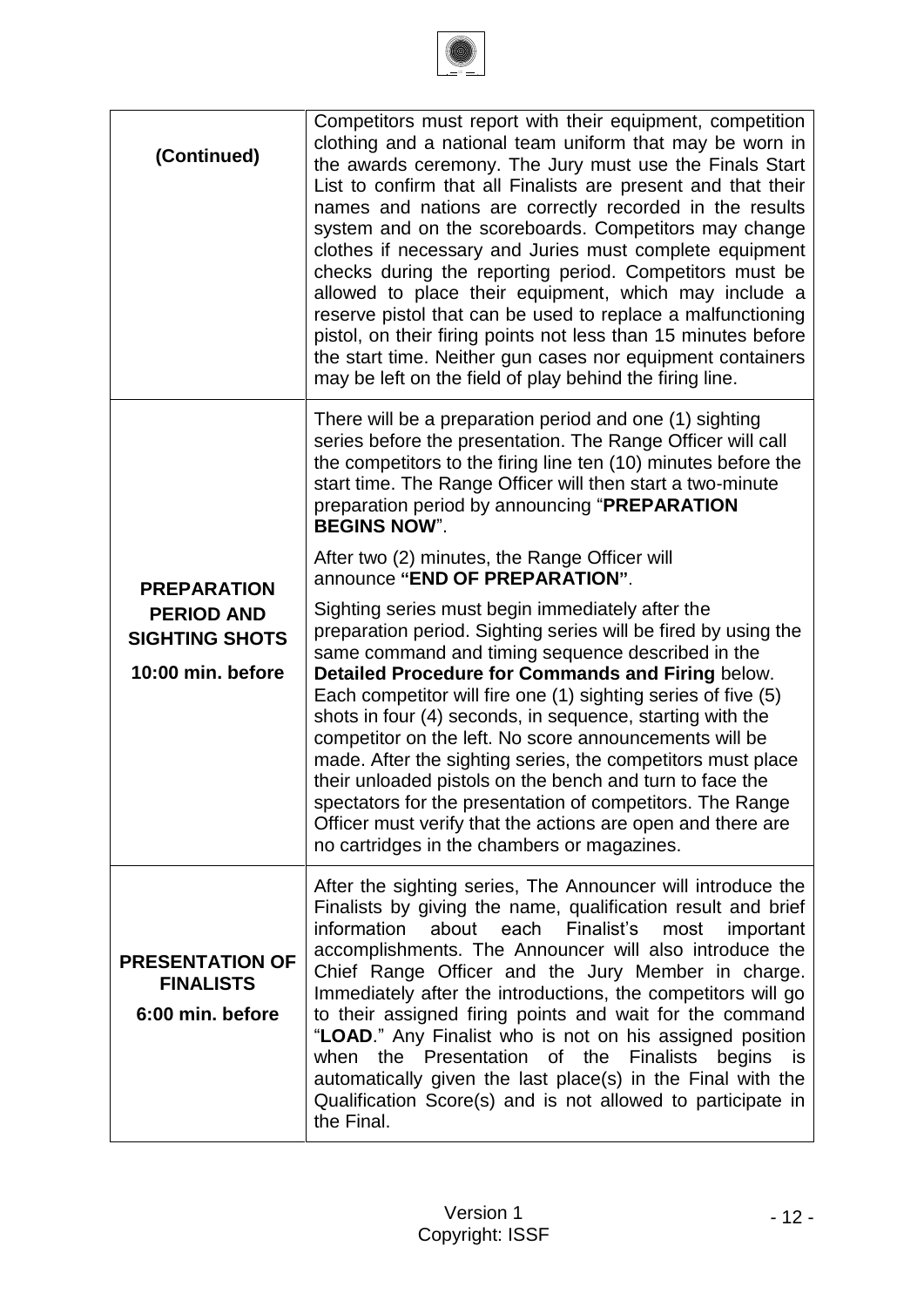|                                             | <b>DETAILED</b><br><b>PROCEDURE FOR</b><br><b>COMMANDS AND</b><br><b>FIRING</b> | Each Finals competition series consists of five (5) shots in<br>four (4) seconds. For each series, all competitors remaining<br>in the competition will shoot separately and in succession.<br>The order of firing for all series is from left to right.<br>30 seconds after the presentation of competitors, the<br>Range Officer will command "FOR THE<br><b>FIRST</b><br><b>COMPETITION SERIES, LOAD".</b> After the command<br>"LOAD," competitors have one minute to load<br>two<br>magazines (rule 8.6.4.2 does not apply for the Final).<br>Only one "LOAD" command is given before the start of the<br>first competition series. During the entire<br>Finals,<br>competitors may continue to load magazines as required.<br>After the command "LOAD" competitors may adjust their<br>pistols, do aiming exercises or arm lifts except when the<br>other competitor in the five-target group is firing. During this<br>time the other competitor in the five-target group may take<br>his pistol in his hand to prepare, but he may not do aiming<br>exercises or arm lifts.<br>One minute after the command "LOAD," the Range Officer<br>will call the name of the first competitor by stating<br>"(FAMILY NAME OF SHOOTER<br>$#1$ ". After<br>the<br>competitor's name is announced, he may put the magazine<br>in his pistol and prepare to fire.<br>15 seconds after calling the name of the first competitor,<br>the Range Officer will announce "ATTENTION" and turn<br>the red lights on. The first competitor must bring his pistol<br>to the Ready Position (Rule 8.6.1). The green lights will<br>come on after a delay of seven (7) seconds. After the four-<br>second firing period, the red lights will come on for 10-14<br>seconds (recycling time of the targets). During this 10-14<br>second period, the Announcer will report the score for that<br>series (e.g., "four hits").<br>Immediately after the first competitor's score is announced<br>and the EST Technical Officer signals that the targets are<br>ready, the red lights will go off. As soon as the red lights go<br>off, the Range Officer will announce "(FAMILY NAME OF<br>SHOOTER #2)". 15 seconds later, the<br>command<br>"ATTENTION" will be given and the timing procedure for<br>that series will proceed. After that series, the Announcer<br>will report the score.<br>The other competitors will continue to fire in order until all<br>competitors remaining in the competition have fired that<br>series.<br>There will be a 30-second pause after all shooters<br>complete one (1) series. During this pause, the Announcer<br>will comment on the current ranking of the competitors, the |
|---------------------------------------------|---------------------------------------------------------------------------------|---------------------------------------------------------------------------------------------------------------------------------------------------------------------------------------------------------------------------------------------------------------------------------------------------------------------------------------------------------------------------------------------------------------------------------------------------------------------------------------------------------------------------------------------------------------------------------------------------------------------------------------------------------------------------------------------------------------------------------------------------------------------------------------------------------------------------------------------------------------------------------------------------------------------------------------------------------------------------------------------------------------------------------------------------------------------------------------------------------------------------------------------------------------------------------------------------------------------------------------------------------------------------------------------------------------------------------------------------------------------------------------------------------------------------------------------------------------------------------------------------------------------------------------------------------------------------------------------------------------------------------------------------------------------------------------------------------------------------------------------------------------------------------------------------------------------------------------------------------------------------------------------------------------------------------------------------------------------------------------------------------------------------------------------------------------------------------------------------------------------------------------------------------------------------------------------------------------------------------------------------------------------------------------------------------------------------------------------------------------------------------------------------------------------------------------------------------------------------------------------------------------------------------------------------------------------------------------------------------------------------------------------------------------------------------------------------|
| "(FAMILY NAME OF SHOOTER #1)" and continue. |                                                                                 | best scores, competitors who were eliminated, etc.<br>For the second series, the Range Officer will announce                                                                                                                                                                                                                                                                                                                                                                                                                                                                                                                                                                                                                                                                                                                                                                                                                                                                                                                                                                                                                                                                                                                                                                                                                                                                                                                                                                                                                                                                                                                                                                                                                                                                                                                                                                                                                                                                                                                                                                                                                                                                                                                                                                                                                                                                                                                                                                                                                                                                                                                                                                                      |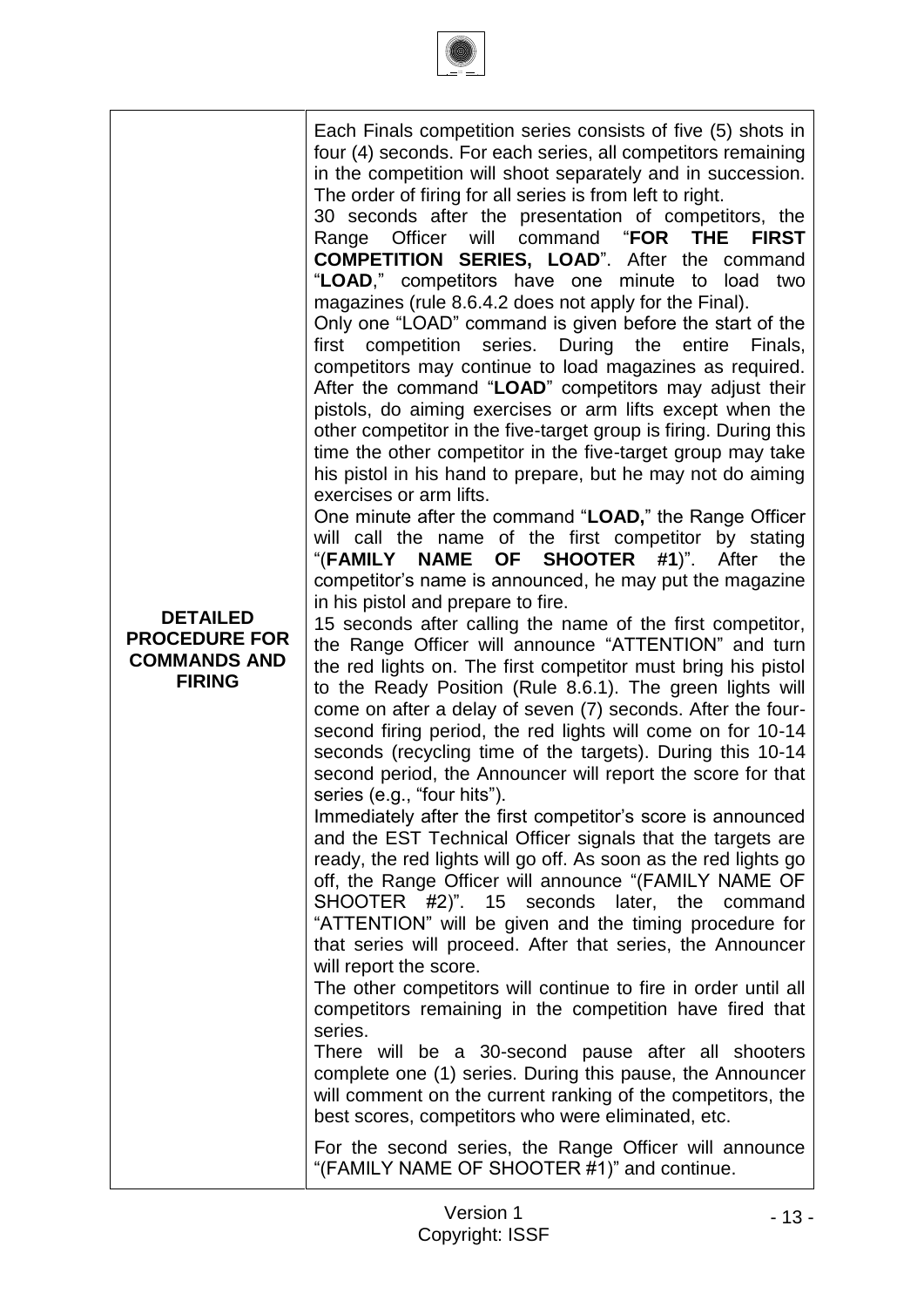

| <b>START OF FINAL</b><br><b>ROUND</b><br><b>COMPETITION</b><br>0:00 min. before | 30 seconds after the presentation of Finalists is complete,<br>the Range Officer will give the commands to begin the<br>firing procedure for the first competitor. This sequence will<br>continue until all competitors remaining in the competition<br>have fired that series. All competitors remaining in the<br>competition will be commanded to fire additional series as<br>required for that stage of the competition. (details under<br>Detailed Commands and Firing Procedure).                                                              |
|---------------------------------------------------------------------------------|-------------------------------------------------------------------------------------------------------------------------------------------------------------------------------------------------------------------------------------------------------------------------------------------------------------------------------------------------------------------------------------------------------------------------------------------------------------------------------------------------------------------------------------------------------|
| <b>ELIMINATIONS</b>                                                             | After all Finalists have fired the fourth series, the lowest<br>ranking shooter is eliminated (6 <sup>th</sup> place).<br>After the remaining Finalists have fired the fifth series, the<br>lowest ranked competitor is eliminated $(5th$ place). After the<br>remaining Finalists have fired the sixth series, the lowest<br>ranked competitor remaining is eliminated $(4th$ place). After<br>the remaining Finalists have fired the seventh series, the<br>lowest ranked competitor remaining is eliminated $(3rd$ place,<br>bronze medal winner). |
|                                                                                 | When a competitor is eliminated, he must unload his pistol<br>(remove magazine and open action) and lay it on the bench<br>before stepping back. Any preloaded magazines must be<br>unloaded. A Range Officer must verify that the action is<br>open and that there is no cartridge in the chamber or<br>magazines.                                                                                                                                                                                                                                   |
| <b>FINAL ROUND</b><br><b>COMPLETION</b>                                         | After the two remaining Finalists fire the eighth series, and<br>if there are no ties and no protests, the Range Officer will<br>announce "RESULTS ARE FINAL". The higher ranking<br>competitor becomes the gold medal winner and the second<br>ranking shooter becomes the silver medal winner.                                                                                                                                                                                                                                                      |
|                                                                                 | Immediately after the results are final, the Announcer<br>proclaims:<br>"THE GOLD MEDAL WINNER IS (NAME)<br><b>FROM</b>                                                                                                                                                                                                                                                                                                                                                                                                                               |
| <b>PROCLAMATION</b><br><b>OF MEDALISTS</b>                                      | (NATION) WITH A TOTAL SCORE OF (SCORE)"<br>"THE SILVER MEDAL WINNER IS (NAME)<br><b>FROM</b>                                                                                                                                                                                                                                                                                                                                                                                                                                                          |
|                                                                                 | (NATION) WITH A TOTAL SCORE OF (SCORE)"                                                                                                                                                                                                                                                                                                                                                                                                                                                                                                               |
|                                                                                 | "THE BRONZE MEDAL WINNER IS (NAME) FROM<br>(NATION) WITH A TOTAL SCORE OF (SCORE)"                                                                                                                                                                                                                                                                                                                                                                                                                                                                    |
| <b>LATE SHOTS</b>                                                               | If a competitor fires a late shot or does not shoot at all five<br>(5) targets in time, a deduction of one (1) hit for each<br>overtime shot will be taken from the score for that series.<br>The shot will be marked with "OT".                                                                                                                                                                                                                                                                                                                      |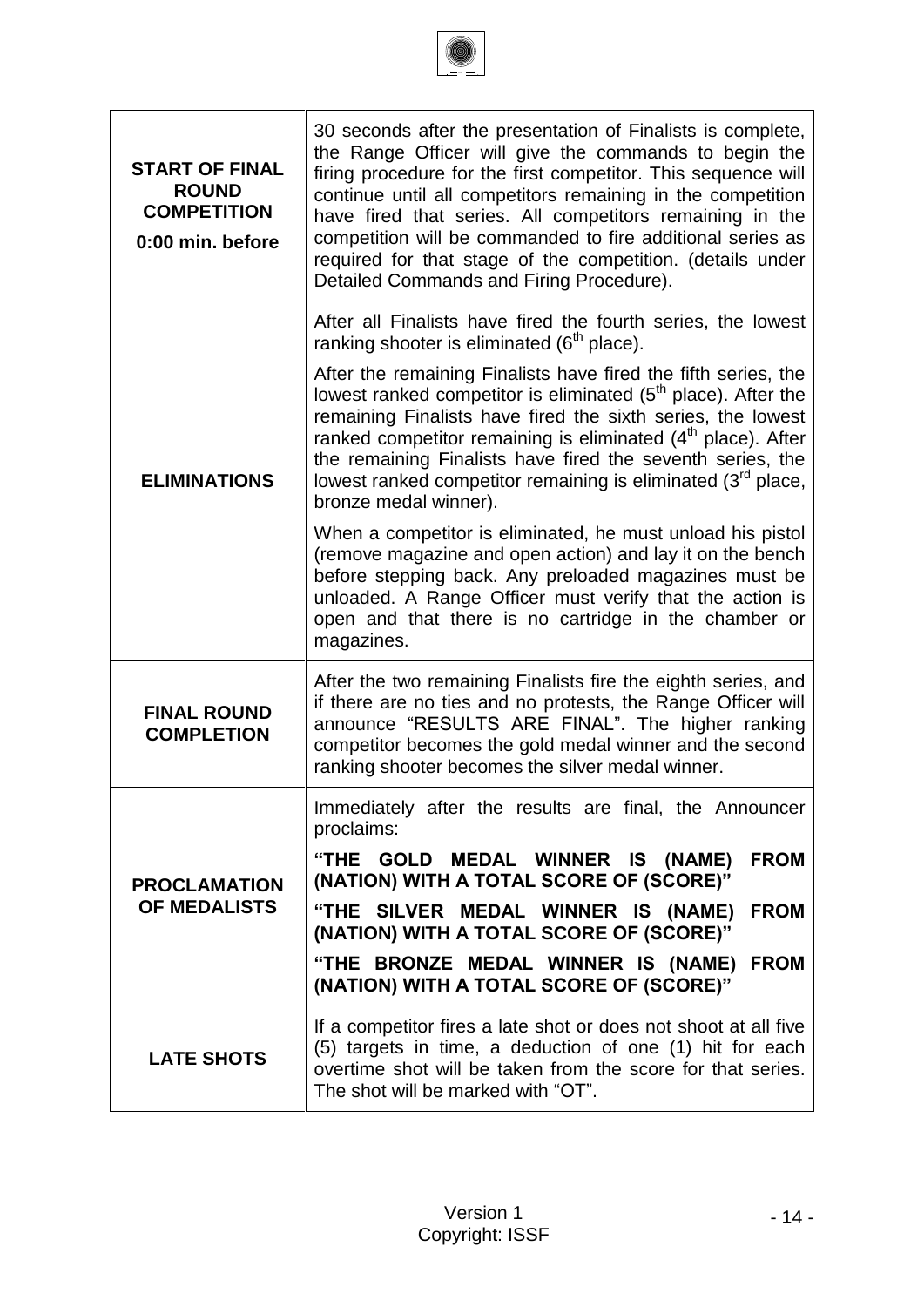| <b>MALFUNCTIONS</b>                              | If a malfunction occurs, a Range Officer must determine if<br>the malfunction is allowable or non-allowable. If the<br>malfunction is allowable, the competitor must refire the<br>series and will receive the score of the refired series. The<br>competitor has 15 seconds to be ready for the refire series.<br>For any further allowable malfunction no refire is permitted<br>and the hits that are displayed will be counted. |  |
|--------------------------------------------------|-------------------------------------------------------------------------------------------------------------------------------------------------------------------------------------------------------------------------------------------------------------------------------------------------------------------------------------------------------------------------------------------------------------------------------------|--|
|                                                  | If the malfunction is non-allowable, a penalty of two (2) hits<br>must be deducted from that competitors' score.                                                                                                                                                                                                                                                                                                                    |  |
| <b>TIE-BREAKING</b>                              | If there is a tie for the lowest ranking competitor(s) to be<br>eliminated, the tied competitors will fire additional tie-<br>breaking four (4) second series until the tie is broken. For<br>all tie-breaking series, the shooter on the left starts.                                                                                                                                                                              |  |
|                                                  | For the tie-breaking series, the Range Officer will call the<br>name of the first tied competitor by stating "(FAMILY<br><b>NAME OF SHOOTER #1)</b> " and the normal firing procedure<br>applies.                                                                                                                                                                                                                                   |  |
| 6.16.8<br>Target Failure 10 m, 25 m, 50 m Events |                                                                                                                                                                                                                                                                                                                                                                                                                                     |  |

- **6.16.8.1** If a **failure of all Finals targets** occurs, the following procedure must be used.
- **6.16.8.2** The shots/series that were completed by all shooters will be scored as a **sub-total**.
- **6.16.8.3** If the **failure cannot be corrected** to permit continuation of the Finals within one (1) hour, the recorded sub-total will be scored as the Finals Total of the competition and awards made on that basis.
- **6.16.8.4 When the failure is rectified** and if it is possible to continue the Finals within one hour, the following procedure will apply:

# **6.16.8.4.1 10 m and 50 m Events**

The remaining shots will be completed. Five (5) minutes unlimited sighting shots will be permitted after the shooters are in their positions.

# **6.16.8.4.2 25 m Events**

The remaining shots/series will be completed. One (1) sighting series will be allowed in the 25 m Pistol events.

### **6.16.8.5 If a single target fails to function:**

### **6.16.8.5.1 10 m and 50 m Events**

The shooter will be moved to a reserved target. On the shooters request he will be permitted an additional two (2) minutes for sighting shots before he repeats the unrecorded previous competition shot(s).

### **6.16.8.5.2 25 m Events**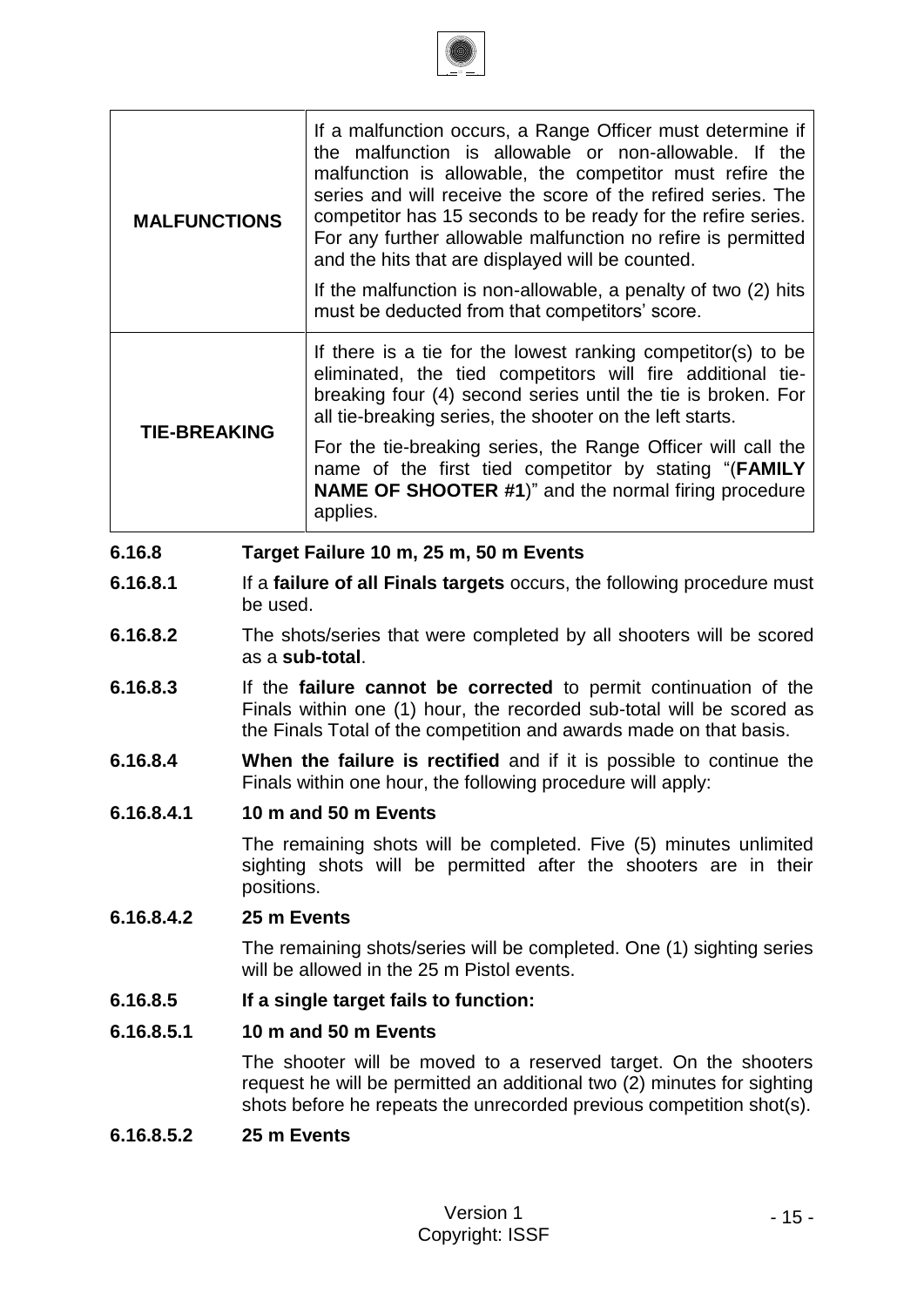

- **6.16.8.5.2.1** The shooter in the **25 m Pistol Women Event** will be moved or the target will be replaced. On the shooter's request an additional sighting series is permitted before she completes the missed previous competition shot(s).
- **6.16.8.5.2.2** If one or more targets of a group of five (5) targets fail to function, the shooter in the **25 m Rapid Fire Pistol Men Event** will be moved to another group. On request one (1) sighting series will be allowed before he fires the missed series, or subsequent series.
- **6.16.8.6** Final Official Results
- **6.16.8.6.1** In all events, except 25m Rapid Fire Pistol Men, the results of the Finals competition will be added to the individual results of the Qualification round.
- **6.16.8.6.2** In the 25m Rapid Fire Pistol Men event the Results of the Qualification will be shown as well as the number of hits in the Finals (excluding any hits recorded during shoot-offs), but Qualification Scores will not be added the Finals hit scores; the Final result being determined solely by hits in the Finals (excluding shoot-offs).
- **6.16.8.6.3** For all events except 25m Rapid Fire Pistol Men, the results of the Qualification and the Finals combined must be shown on the Main Scoreboard and printed in the official results bulletin.
- **6.16.8.6.4** For the 25m Rapid Fire Pistol Men event, the results (as in 6.16.8.5.2) must be shown on the Main Scoreboard and printed in the official Results bulletin.

### **6.16.9 Protests in Finals**

- **6.16.9.1** Any protests must be immediate and made by the shooter or his coach by holding up his hand.
- **6.16.9.2** Any protest will be decided by the Range Jury immediately.

The decision of the Jury is final, and the protest fee may become payable if the protest is denied.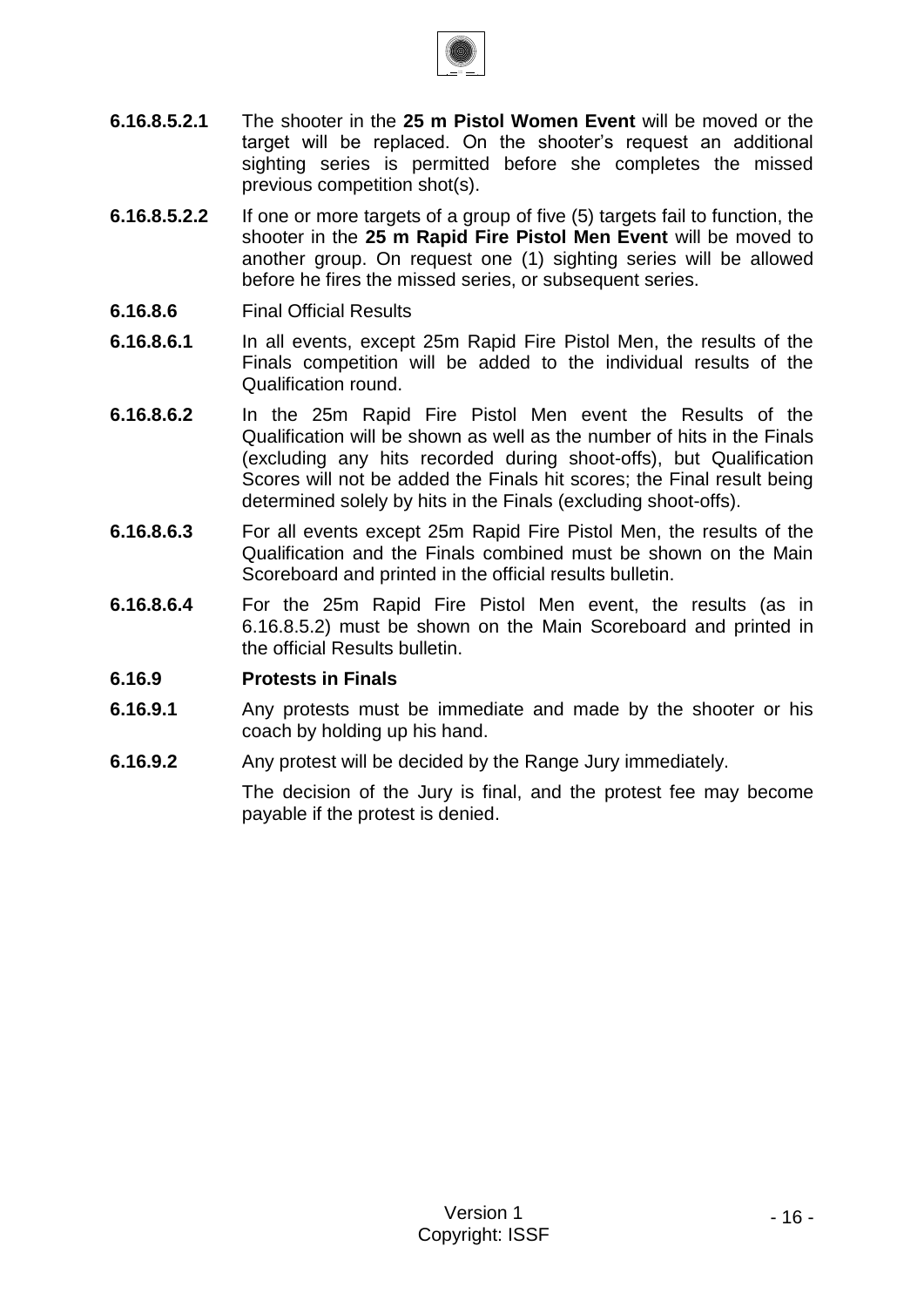

# **FINALS**

# **9.14.1 SHOTGUN EVENTS**

| Event        | Men<br>(Qualific<br>ation $+$<br>Finals) | Women<br>(Qualific<br>ations +<br>Finals) |
|--------------|------------------------------------------|-------------------------------------------|
| Trap         | $125 (5x25) +$ Finals (25)               | 75 (3x25)+ Finals (25)                    |
| Double Trap  | $150 (3x50) +$ Finals (50)               |                                           |
| <b>Skeet</b> | $125 (5x25) +$ Finals (25)               | 75 (3x25)+ Finals (25)                    |

The technical rules for each event also apply to the Finals for these events except where differences are shown here.

#### **9.14.2 NUMBER OF FINALISTS IN EACH EVENT**

The six (6) highest-ranking competitors in the Qualification round of each event advance to the Finals.

# **9.14.3 ORDER OF SHOOTING IN THE FINALS**

- each Finalist will shoot in the order as decided by their qualification score. The shooter with the highest qualification score will shoot at position No.6, the next highest qualification score at No.5 and so on (6-5-4-3-2-1).
- shooters entering the Finals with tied scores will have their shooting order determined according to the "Count Back" rule. If they are still tied the shooting order will be determined by drawing of lots.
- the shooting order of shooters with perfect scores must be decided by the Jury by drawing lots.

# **9.14.4 RANGE COMMANDS**

All range commands will be given in the English language.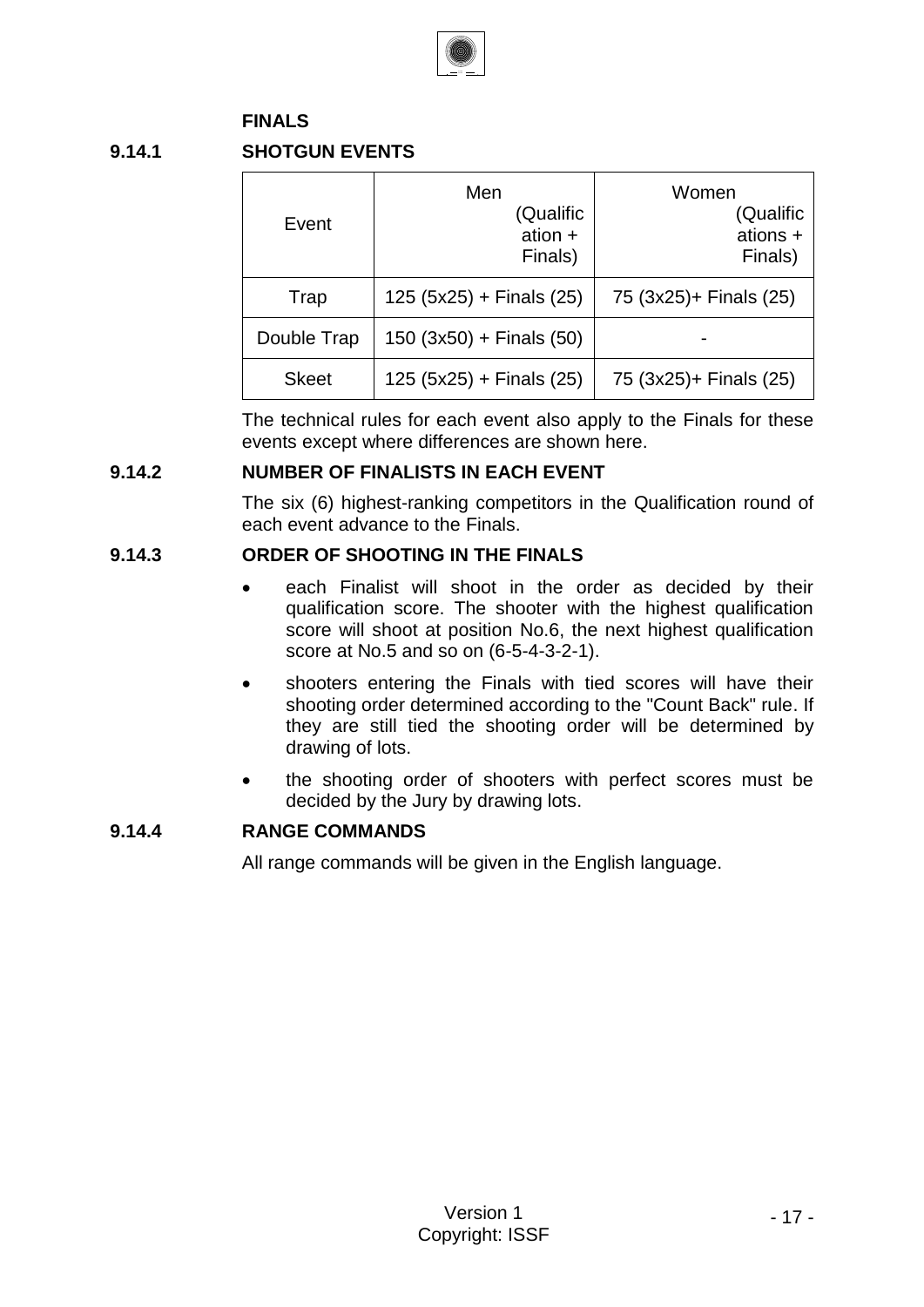

# **Procedure for Finals in Shotgun events**

| <b>Time before</b><br><b>Start Time</b> | <b>Stage</b>                           | <b>Procedure</b>                                                                                                                                                                                                                                                                                                                                                                                                                                                                                                                                                                                                                                                                                                                                                                                                                 |
|-----------------------------------------|----------------------------------------|----------------------------------------------------------------------------------------------------------------------------------------------------------------------------------------------------------------------------------------------------------------------------------------------------------------------------------------------------------------------------------------------------------------------------------------------------------------------------------------------------------------------------------------------------------------------------------------------------------------------------------------------------------------------------------------------------------------------------------------------------------------------------------------------------------------------------------|
| 20:00<br>minutes<br>before              | <b>Finalists Report</b><br>and Warm-up | Team Leaders are responsible for ensuring that<br>their shooters are presented to the Jury in the<br>designated preparation area. The Finalists must<br>report to the Finals range preparation area at<br>least 20 minutes before the Final round start time.<br>The Finalists must report with their shotguns,<br>competition clothing and a national team uniform<br>that may be worn in an award ceremony. The<br>Jury must complete any necessary checks during<br>the reporting period.<br>The Referee will authorize the Finalists to go to<br>the shooting stations to do warm-up exercises or<br>dry fire. The Referee must use the Final Round<br>Start List to confirm that all competitors are<br>present and that their names and nations are<br>correctly recorded in the results system and on<br>the scoreboards. |
| 12:00<br>minutes<br>before              | <b>Target Showing</b><br>and Test Fire | The Referee will authorize the Finalists to<br>complete their test fire shots and show the<br>targets according to the rules for each event.                                                                                                                                                                                                                                                                                                                                                                                                                                                                                                                                                                                                                                                                                     |
| 5:00 minutes<br>before                  | <b>Finalists</b><br>Assemble           | The six (6) Finalists, the Referee and the Jury<br>Member in charge must report to a designated<br>presentation area in the center of the range near<br>the spectator stand.                                                                                                                                                                                                                                                                                                                                                                                                                                                                                                                                                                                                                                                     |
| 4:00 minutes<br>before                  | Introduction of<br><b>Finalists</b>    | The Announcer will introduce the Finalists by<br>giving the name, qualification result and brief<br>information about each Finalist's most important<br>also<br>accomplishments. The Announcer will<br>introduce the Referee and the Jury Member in<br>charge.                                                                                                                                                                                                                                                                                                                                                                                                                                                                                                                                                                   |
| 1:00 minute<br>before                   | <b>Final Preparation</b>               | One (1) minute before the first Final round shot,<br>the Referee will instruct the Finalists to go to their<br>shooting stations.                                                                                                                                                                                                                                                                                                                                                                                                                                                                                                                                                                                                                                                                                                |
| 0:00 minute<br>before                   | <b>Final Starts</b>                    | The Referee will instruct the first Finalist (6th<br>ranking Finalist) to begin by giving the command<br>"READY". The first competitor in Trap or Double<br>Trap then has 10 seconds to call for the first<br>target or double. All other Finalists in the squad<br>have 10 seconds to call for the target or double<br>after the previous shooter has fired.<br>In Skeet, on every station, each Finalist has 15<br>seconds after the previous shooter has left the<br>station, or the Referee has called "READY", to<br>call for the first target(s) to be shot on that<br>station. Any further targets to be shot on the<br>same station by the same shooter must be called<br>for within 10 seconds of the previous shot(s).                                                                                                 |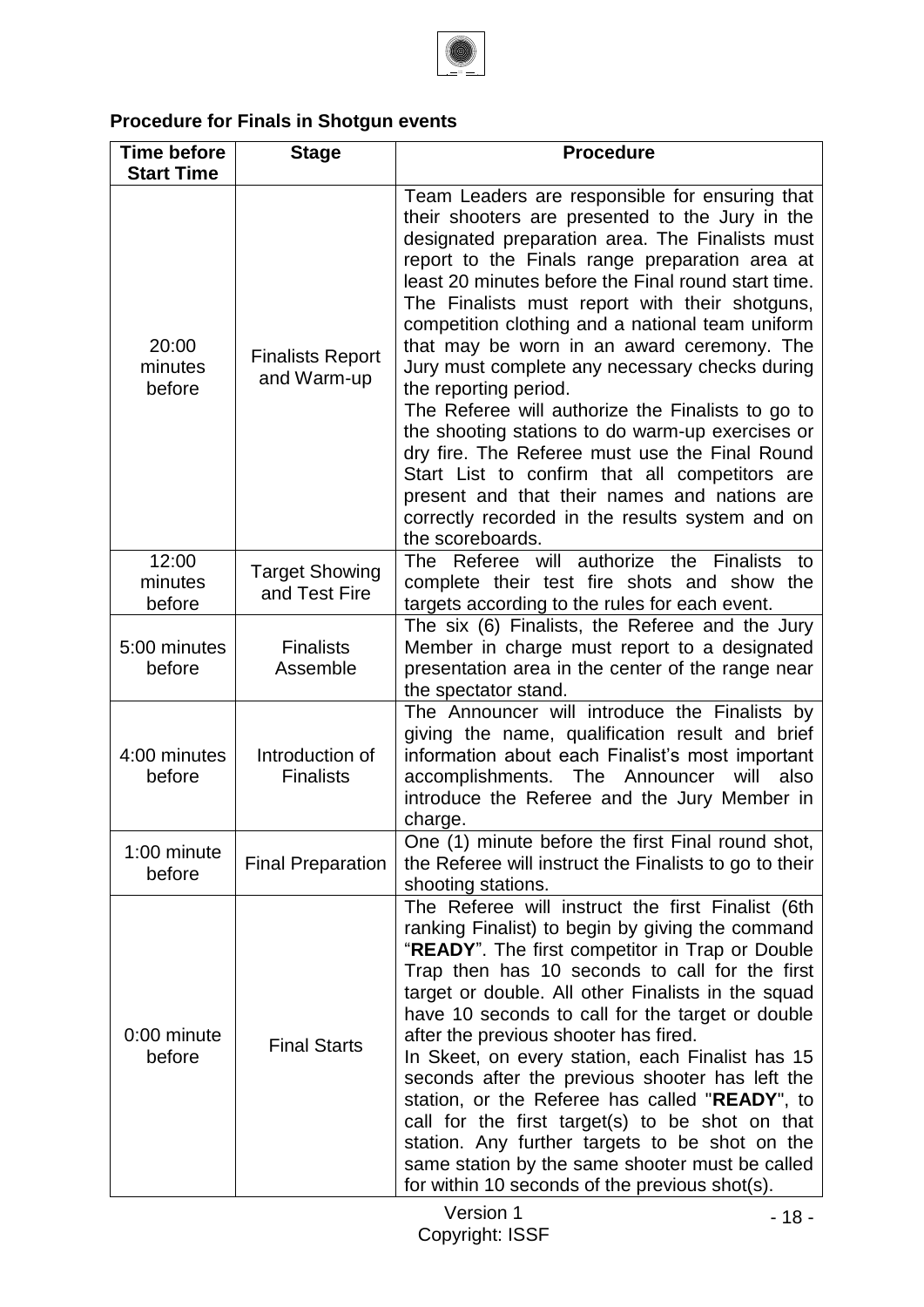

| After all six (6) Trap/Double<br>Trap Finalists have fired at the<br>same number of targets or after<br>all the Skeet Finalists have<br>completed a station | The Referee will instruct the Finalists to pause.<br>Television will use this pause to display current<br>scores and rankings in their productions. After 20<br>seconds, the Referee will instruct the first Finalist<br>$(6th$ ranking competitor) to start by giving the<br>command "READY".<br>The first Finalist in Trap or Double Trap will then<br>have 10 seconds to call for the next target or<br>double. All other Finalists in the squad will have<br>10 seconds to call for their target or double after<br>the previous shooter has fired.<br>The first Finalist in Skeet after receiving the<br>Referee's command "READY" on each station<br>will then have 15 seconds to call for the first<br>target(s) to be shot on that station. Any further<br>targets to be shot on the same station by the<br>same shooter must be called for within 10<br>seconds of the previous shot(s). |
|-------------------------------------------------------------------------------------------------------------------------------------------------------------|---------------------------------------------------------------------------------------------------------------------------------------------------------------------------------------------------------------------------------------------------------------------------------------------------------------------------------------------------------------------------------------------------------------------------------------------------------------------------------------------------------------------------------------------------------------------------------------------------------------------------------------------------------------------------------------------------------------------------------------------------------------------------------------------------------------------------------------------------------------------------------------------------|
| After all Final round shots are<br>complete                                                                                                                 | The Referee immediately determines whether<br>there are any ties or protests. If there are no ties<br>protests, the Referee must immediately<br>or<br>announce "RESULTS ARE FINAL".<br>If there are ties for first, second or third place<br>only, the Jury Member in charge must conduct<br>the draw for firing order without further delay. The<br>Referee will then conduct the tie-breaking Shoot-<br>off(s) until ties are broken according to Rule<br>9.12.1.2. (lower ranking first). Ties below third<br>place will be broken by the higher Final round<br>score, or if the tie is not broken, by the<br>qualification rank.<br>The<br>Referee<br>immediately<br>must<br>announce<br>"RESULTS ARE FINAL".                                                                                                                                                                                 |
| After Final round results are<br>complete                                                                                                                   | The Announcer proclaims:<br>"THE GOLD MEDAL WINNER IS (NAME)<br>FROM (NATION) WITH A TOTAL SCORE OF<br>(SCORE)"<br>"THE SILVER MEDAL WINNER IS (NAME)<br>FROM (NATION) WITH A TOTAL SCORE OF<br>(SCORE)"<br>"THE BRONZE MEDAL WINNER IS (NAME)<br>FROM (NATION) WITH A TOTAL SCORE OF<br>(SCORE)"                                                                                                                                                                                                                                                                                                                                                                                                                                                                                                                                                                                                 |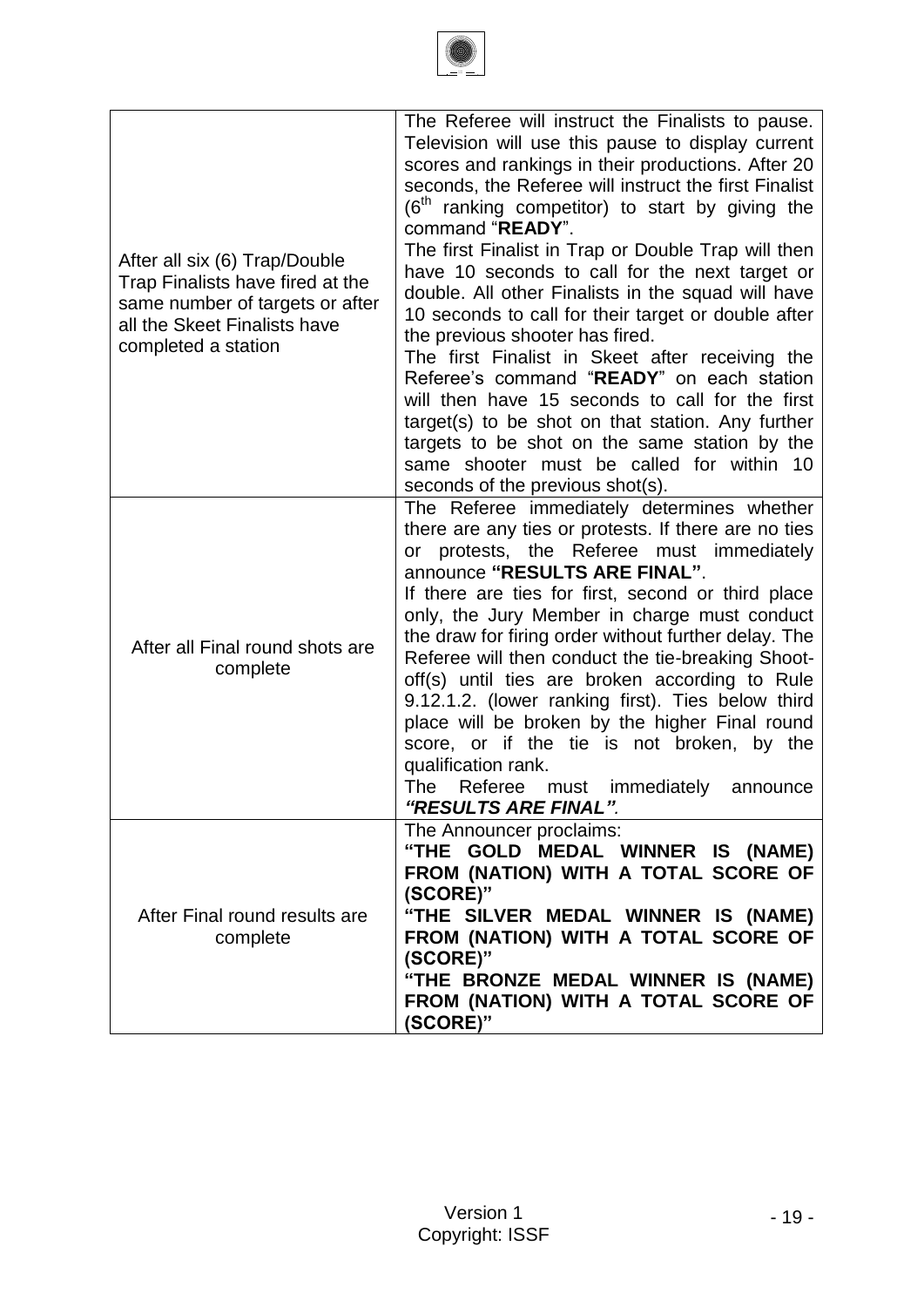

# **9.14.5 STARTING TIME**

As printed in the official shooting program unless amended:

- any alteration to this published time must be given to the team leaders concerned and the media as soon as possible.
- a separate notice must be displayed on the Finals range and the official information board.
- a public announcement must be made giving notice of the amended times.

# **9.14.6 LATE OR "ABSENT" SHOOTER**

Any Finalist who is not on his assigned position before the Presentation of the Finalists begins, after calling the name three (3) times within one (1) minute, is automatically given the last place(s) in the Finals with his Qualification Score(s) and is not allowed to participate in the Finals.

### **9.14.7 "FINAL ROUND" COMPETITION PROCEDURES**

**9.14.7.1** Except where otherwise shown in this section, the normal rules for Trap, Double Trap and Skeet will be applied for the appropriate Finals.

### **9.14.7.2 Trap**

- Before the start of the presentation of the Finalists, the shooters must be shown a target from each trap machine. After that each shooter is permitted to test fire one (1) shot.
- Each shooter is permitted only one (1) shot at each target.
- If a shooter loads two (2) cartridges and fires a second shot, the target must be declared **"LOST"** whether or not it was **"HIT"** by either of the shots.

### **9.14.7.3 Double Trap**

 Before the start of the presentation of the Finalists each shooter must be permitted to test fire two (2) shots. After that the squad must be shown a regular double. After the presentation of Finalists, the squad will be shown another regular double before shooting commences.

### **9.14.7.4 Skeet**

- Before the start of the presentation of the Finalists each shooter must be permitted to test fire two (2) shots.
- After that the shooters, assembled on Station 1 must be shown a regular target from each traphouse.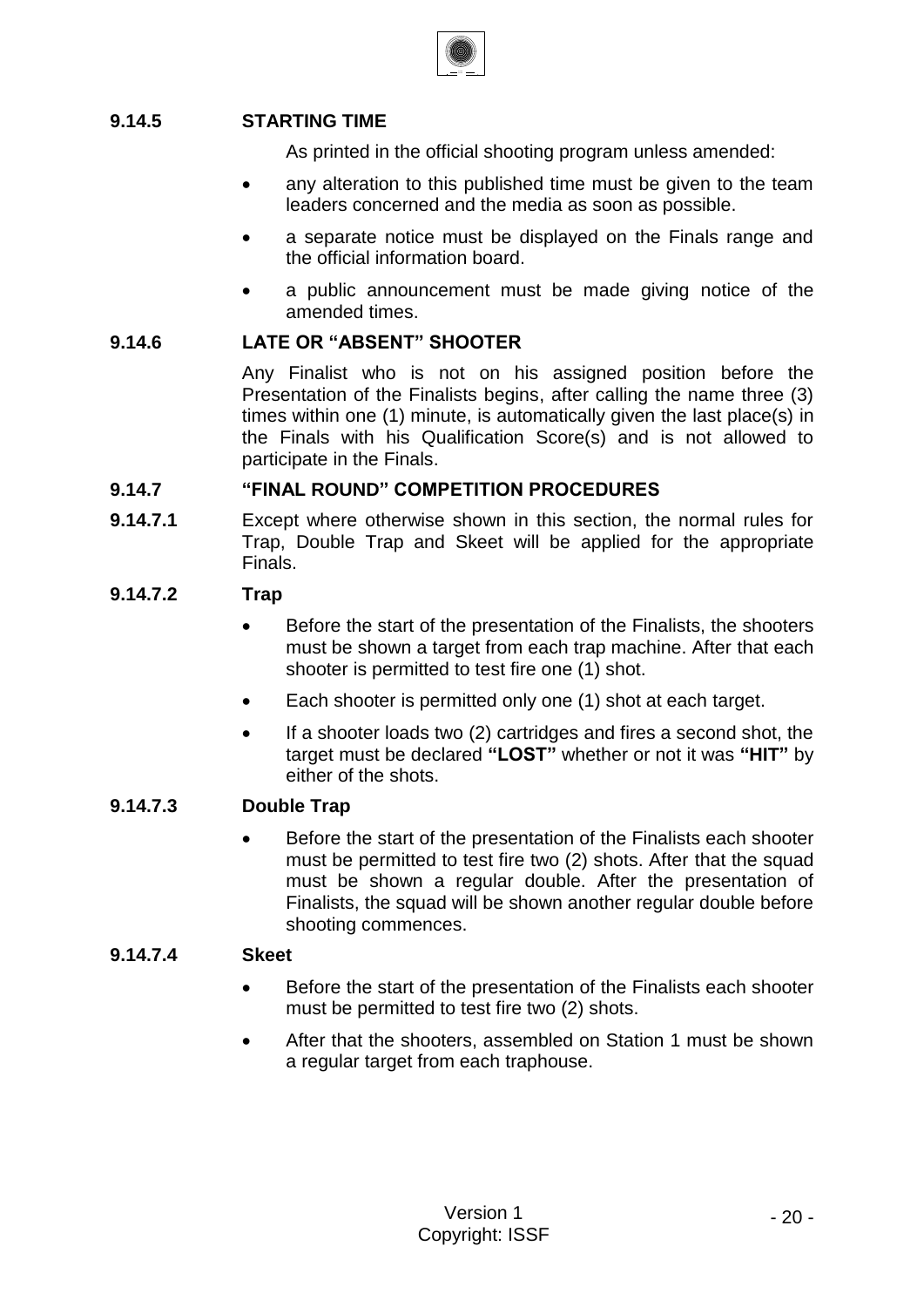

# **9.14.8 MALFUNCTIONS of SHOTGUN or AMMUNITION**

**9.14.8.1** If the Referee decides that a disabled shotgun, or malfunctioning of the shotgun or ammunition, is not the fault of the shooter, the shooter must be given three (3) minutes time in which to repair the shotgun or obtain another approved shotgun, or replace his ammunition. If this cannot be done within three (3) minutes, the shooter must withdraw. After the malfunction is corrected or the shooter withdraws, the Final must continue. A withdrawn shooter's final ranking will be determined by the total number of targets hit when the malfunction occurred.

### **9.14.8.2 Number of malfunctions**

- the shooter is allowed a maximum of two (2) malfunctions during the Finals, including any shoot-off after the Finals, whether or not he has tried to correct the malfunction
- any regular targets on which any further malfunction of shotgun or ammunition occurs will be declared "LOST" whether or not the shooter attempted to fire or not.

#### **9.14.9 PROTESTS DURING A FINAL**

Any protest received will be decided immediately by the Jury. The decision is final.

#### **9.14.10 FINALS RANGE EQUIPMENT FAILURE**

#### **9.14.10.1 Procedure**

If a malfunction of Finals Range equipment occurs, the completed shots at the stage of the breakdown will be scored as a sub-total and the following course of action applied:

- if the equipment can be repaired **within 30 minutes** the remaining shots will be completed
- if it is decided that repairs cannot be completed within that time and it is possible to move to another range with the same setting within that time, the Finals will be completed on this new range
- no protest against an uneven distribution of targets in Trap will be considered

#### **9.14.10.2 Termination of Uncompleted Finals**

If the Finals cannot be continued on any suitable range by the end of 30 minutes after the breakdown the Jury must declare the Finals terminated.